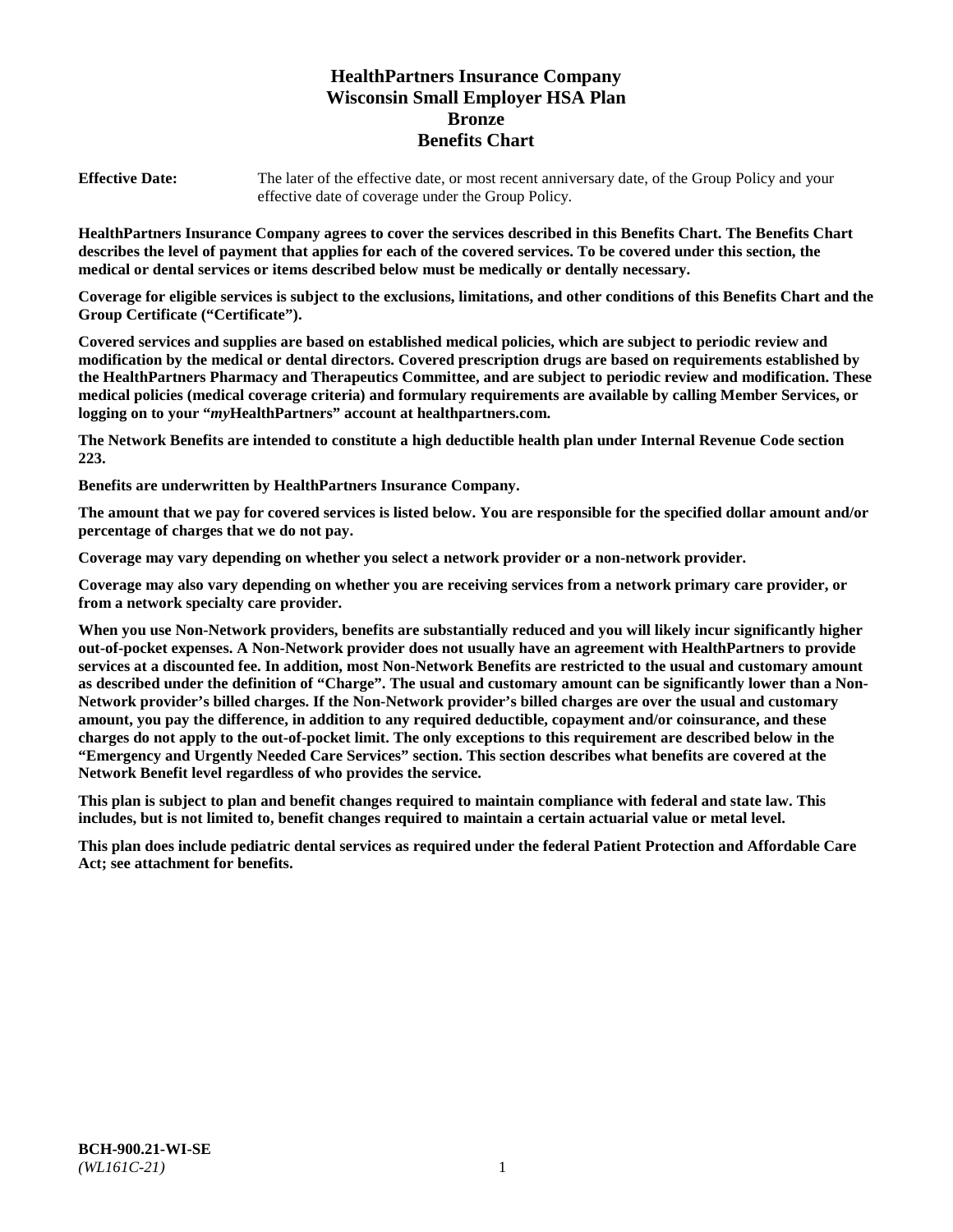# **These definitions apply to this Benefits Chart. They also apply to the Certificate.**

| <b>Biosimilar Drug:</b> | A prescription drug, approved by the Food and Drug Administration (FDA), that the FDA has<br>determined is biosimilar to and interchangeable with a biological brand name drug. Biosimilar<br>drugs are not considered generic drugs and are not covered under the generic drug benefit.                                                                                                                                                                                                                                                                                                                                                     |
|-------------------------|----------------------------------------------------------------------------------------------------------------------------------------------------------------------------------------------------------------------------------------------------------------------------------------------------------------------------------------------------------------------------------------------------------------------------------------------------------------------------------------------------------------------------------------------------------------------------------------------------------------------------------------------|
| <b>Brand Name Drug:</b> | A prescription drug, approved by the Food and Drug Administration (FDA), that is manufactured,<br>sold, or licensed for sale under a trademark by the pharmaceutical company that originally<br>researched and developed the drug. Brand name drugs have the same active-ingredient formula as<br>the generic version of the drug. However, generic drugs are manufactured and sold by other drug<br>manufacturers and are generally not available until after the patent on the brand name drug has<br>expired. A few brand name drugs may be covered at the generic drug benefit level if this is<br>indicated on the formulary.           |
| <b>Calendar Year</b>    | This is the 12-month period beginning 12:01 A.M. Central Time, on January 1, and ending 12:00<br>A.M. Central Time of the next following December 31.                                                                                                                                                                                                                                                                                                                                                                                                                                                                                        |
| <b>Charge:</b>          | For covered services delivered by a network provider, this is the provider's discounted fee for a<br>given medical/surgical service, procedure or item.                                                                                                                                                                                                                                                                                                                                                                                                                                                                                      |
|                         | For covered services delivered by non-network providers, a contracted rate may apply if such<br>arrangement is available to HealthPartners.                                                                                                                                                                                                                                                                                                                                                                                                                                                                                                  |
|                         | For the usual and customary charge for covered services delivered by non-network providers, our<br>payment is calculated using one of the following options to be determined at HealthPartners'<br>discretion: 1) a percentage of the Medicare fee schedule; 2) a comparable schedule if the service is<br>not on the Medicare fee schedule; or 3) a commercially reasonable rate for such service.                                                                                                                                                                                                                                          |
|                         | The usual and customary charge is the maximum amount allowed that we consider in the<br>calculation of the payment of charges incurred for certain covered services. You must pay for any<br>charges above the usual and customary charge, and they do not apply to the out-of-pocket limit.                                                                                                                                                                                                                                                                                                                                                 |
|                         | A charge is incurred for covered ambulatory medical and surgical services, on the date the service<br>or item is provided. A charge is incurred for covered inpatient services, on the date of admission to<br>a hospital. To be covered, a charge must be incurred on or after your effective date and on or<br>before the termination date.                                                                                                                                                                                                                                                                                                |
| Copayment/Coinsurance:  | The specified dollar amount, or percentage, of charges incurred for covered services, which we do<br>not pay, but which you must pay, each time you receive certain medical services, procedures or<br>items. Our payment for those covered services or items begins after the copayment or coinsurance<br>is satisfied. Covered services or items requiring a copayment or coinsurance are specified in this<br>Benefits Chart.                                                                                                                                                                                                             |
|                         | For services provided by a network provider:<br>An amount which is listed as a flat dollar copayment is applied to a network provider's discounted<br>charge for a given service. However, if the network provider's discounted charge for a service or<br>item is less than the flat dollar copayment, you will pay the network provider's discounted charge.<br>An amount which is listed as a percentage of charges or coinsurance is based on the network<br>provider's discounted charges, calculated at the time the claim is processed, which may include an<br>agreed upon fee schedule rate for case rate or withhold arrangements. |
|                         | For services provided by a non-network provider:<br>Any copayment or coinsurance is applied to the lesser of the provider's charges or the usual and<br>customary charge for a service.                                                                                                                                                                                                                                                                                                                                                                                                                                                      |
|                         | A copayment or coinsurance is due at the time a service is provided, or when billed by the<br>provider. The copayment or coinsurance applicable for a scheduled visit with a HealthPartners<br>network provider will be collected for each visit, late cancellation and failed appointment.                                                                                                                                                                                                                                                                                                                                                  |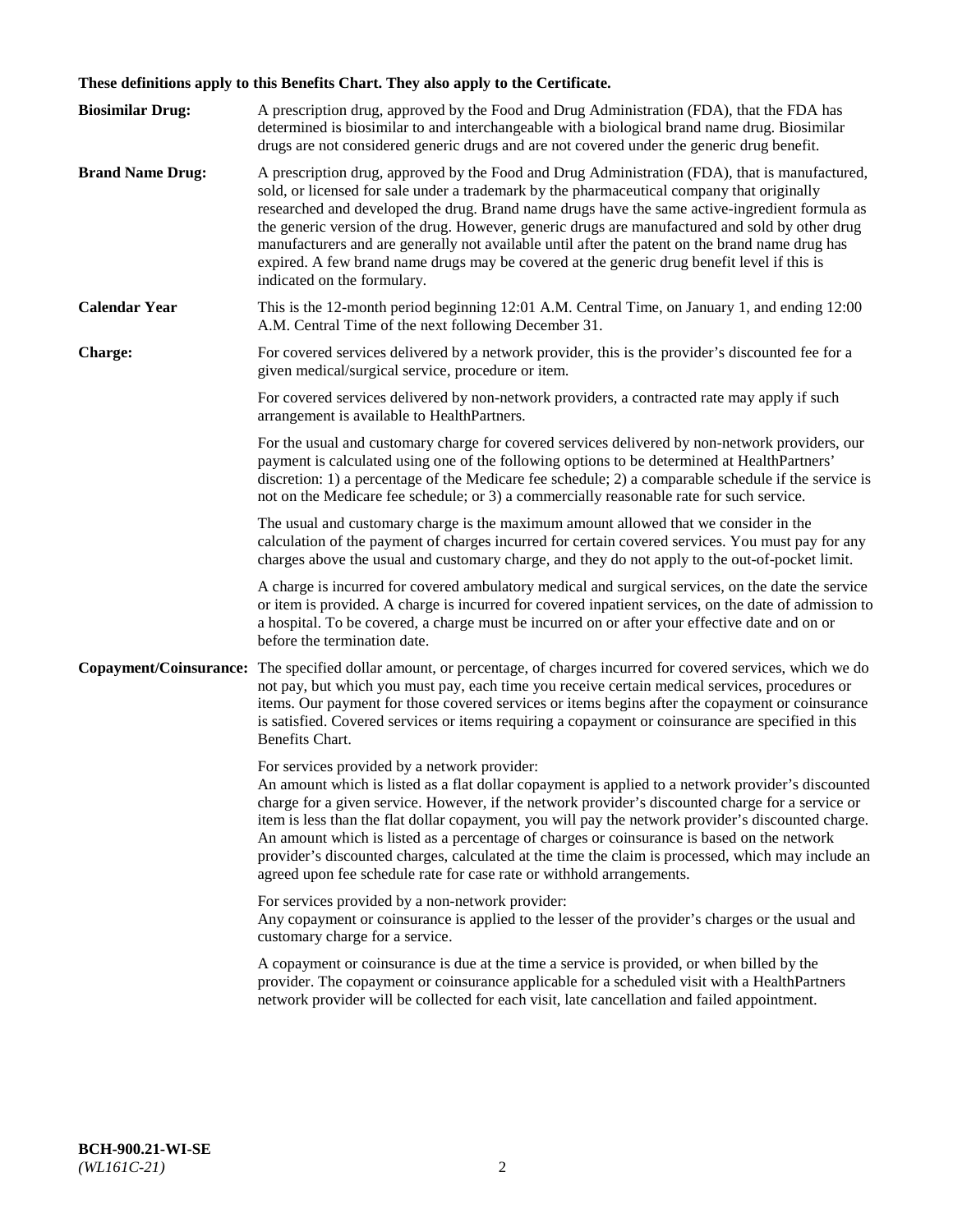| Deductible:                                | The specified dollar amount of charges incurred for covered services, which we do not pay, but an<br>enrollee or a family has to pay first in a calendar year. Our payment for those services or items<br>begins after the deductible is satisfied. For network providers, the amount of the charges that apply<br>to the deductible are based on the network provider's discounted charges, calculated at the time<br>the claim is processed, which may include an agreed upon fee schedule rate for case rate or<br>withhold arrangements. For non-network providers, the amount of charges that apply to the<br>deductible are the lesser of the provider's charges or the usual and customary charge for a service. |
|--------------------------------------------|-------------------------------------------------------------------------------------------------------------------------------------------------------------------------------------------------------------------------------------------------------------------------------------------------------------------------------------------------------------------------------------------------------------------------------------------------------------------------------------------------------------------------------------------------------------------------------------------------------------------------------------------------------------------------------------------------------------------------|
|                                            | Any amounts paid or reimbursed by a third party, including but not limited to: point of service<br>rebates, manufacturer coupons, manufacturer debits cards or other forms of direct reimbursement<br>to an Insured for a product or service, will not apply toward your deductible, to the extent<br>permitted under state and federal law.                                                                                                                                                                                                                                                                                                                                                                            |
|                                            | Your plan has an embedded deductible. This means once an Insured meets the individual<br>deductible, the plan begins paying benefits for that person. If two or more members of the family<br>meet the family deductible, the plan begins paying benefits for all members of the family,<br>regardless of whether each Insured has met the individual deductible. However, an Insured may<br>not contribute more than the individual deductible toward the family deductible.                                                                                                                                                                                                                                           |
|                                            | All services are subject to the deductible unless otherwise indicated below in this Benefits Chart.                                                                                                                                                                                                                                                                                                                                                                                                                                                                                                                                                                                                                     |
| <b>Formulary:</b>                          | This is a current list, which may be revised from time to time, of prescription drugs, medications,<br>equipment and supplies covered by us as indicated in this Benefits Chart which are covered at the<br>highest benefit level. Some drugs on the formulary may require prior authorization to be covered<br>as formulary drugs. The formulary, and information on drugs that require prior authorization, are<br>available by calling Member Services, or logging on to your "myHealthPartners" account at<br>healthpartners.com.                                                                                                                                                                                   |
| <b>Generic Drug:</b>                       | A prescription drug, approved by the Food and Drug Administration (FDA), that the FDA has<br>determined is comparable to a brand name drug product in dosage form, strength, route of<br>administration, quality, intended use and documented bioequivalence. Generally, generic drugs<br>cost less than brand name drugs. Some brand name drugs may be covered at the generic drug<br>benefit level if this is indicated on the formulary.                                                                                                                                                                                                                                                                             |
| <b>Lifetime Maximum</b><br><b>Benefit:</b> | The specified coverage limit actually paid by us for services and/or charges incurred by you for any<br>given procedure or diagnosis. Payment of benefits under this Benefits Chart ceases when that lifetime<br>maximum benefit is reached. You have to pay for any subsequent charges.                                                                                                                                                                                                                                                                                                                                                                                                                                |
| <b>Non-Formulary Drug:</b>                 | This is a prescription drug, approved by the Food and Drug Administration (FDA), that is not on<br>the formulary, is medically necessary and is not investigative or experimental or otherwise<br>excluded under the Certificate.                                                                                                                                                                                                                                                                                                                                                                                                                                                                                       |
|                                            | Out-of-Pocket Expenses: You pay the specified copayments/coinsurance and deductibles applicable for particular services,<br>subject to the out-of-pocket limit described below. These amounts are in addition to the monthly<br>premium payments.                                                                                                                                                                                                                                                                                                                                                                                                                                                                       |
| <b>Out-of-Pocket Limit:</b>                | You pay the copayments/coinsurance and deductibles for covered services, to the individual or<br>family out-of-pocket limit. Thereafter we cover 100% of the charges incurred for all other covered<br>services, for the rest of the calendar year. You pay amounts greater than the out-of-pocket limit if<br>you exceed any lifetime maximum benefit or any visit or day limits.                                                                                                                                                                                                                                                                                                                                      |
|                                            | Non-Network Benefits above the usual and customary charge (see definition of charge above) do<br>not apply to the out-of-pocket limit.                                                                                                                                                                                                                                                                                                                                                                                                                                                                                                                                                                                  |
|                                            | Non-Network Benefits for transplant surgery do not apply to the out-of-pocket limit.                                                                                                                                                                                                                                                                                                                                                                                                                                                                                                                                                                                                                                    |
|                                            | Any amounts paid or reimbursed by a third party, including but not limited to: point of service<br>rebates, manufacturer coupons, manufacturer debit cards or other forms of direct reimbursement to<br>an Insured for a product or service, will not apply as an out-of-pocket expense, to the extent<br>permitted under state and federal law.                                                                                                                                                                                                                                                                                                                                                                        |
|                                            | You are responsible to keep track of the out-of-pocket expenses. Contact Member Services for<br>assistance in determining the amount paid by the enrollee for specific eligible services received.<br>Claims for reimbursement under the out-of-pocket limit provisions are subject to the same time<br>limits and provisions described under the "Claims Provisions" section of the Certificate.                                                                                                                                                                                                                                                                                                                       |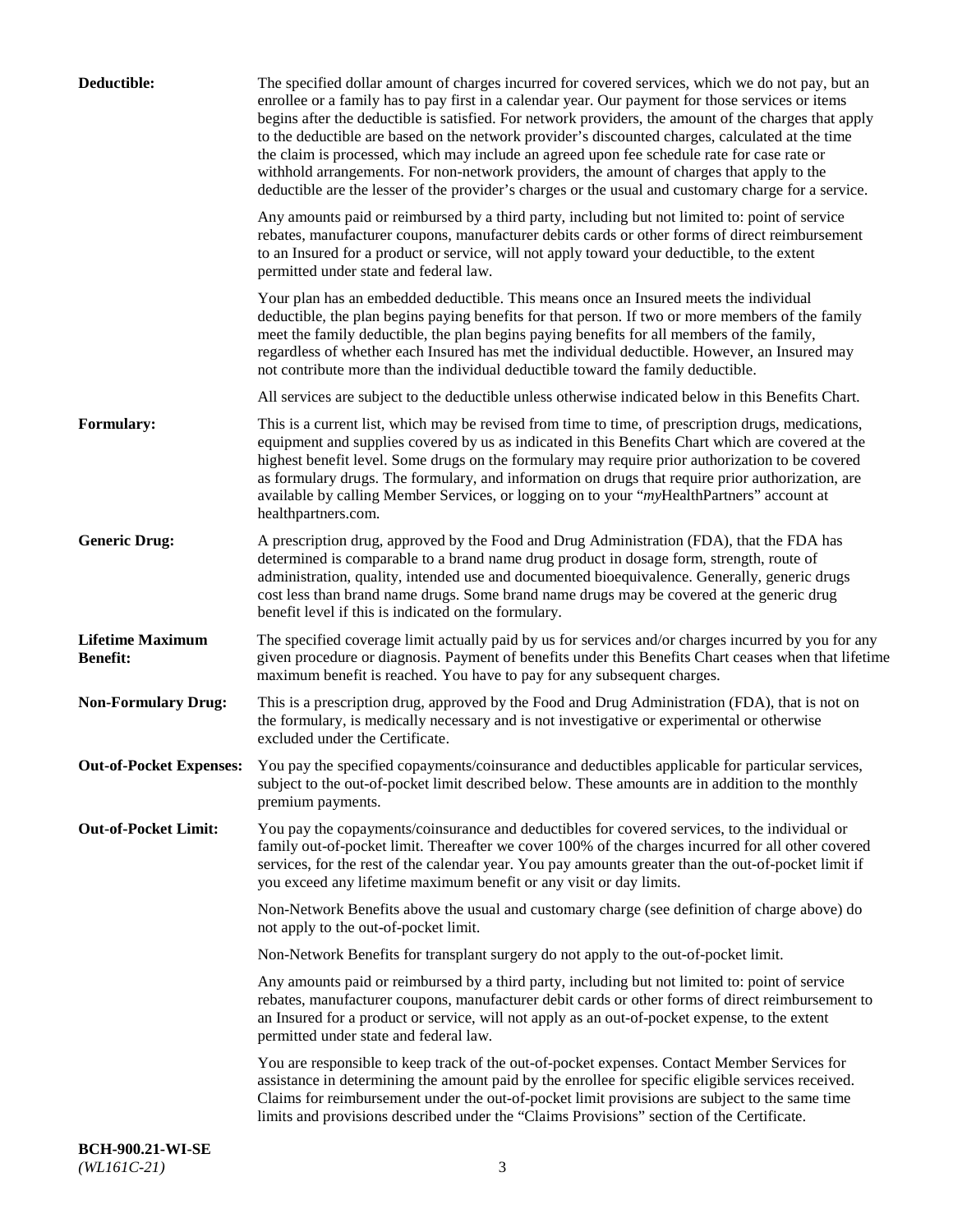|                             | Primary Care Providers: These are providers in the following categories: Family Practice, General Practice, Internal<br>Medicine, Pediatrics, Adolescent Medicine, Adult Medicine and Geriatrics.                                                                                                                                                                                                                                                                                                                                     |
|-----------------------------|---------------------------------------------------------------------------------------------------------------------------------------------------------------------------------------------------------------------------------------------------------------------------------------------------------------------------------------------------------------------------------------------------------------------------------------------------------------------------------------------------------------------------------------|
|                             | <b>Specialty Care Providers:</b> These are providers who are not in the following categories: Family Practice, General Practice,<br>Internal Medicine, Pediatrics, Adolescent Medicine, Adult Medicine and Geriatrics.                                                                                                                                                                                                                                                                                                                |
| <b>Specialty Drug List:</b> | This is a current list, which may be revised from time to time, of prescription drugs, medications,<br>equipment and supplies, which are typically bio-pharmaceuticals. The purpose of a specialty drug<br>list is to facilitate enhanced monitoring of complex therapies used to treat specific conditions.<br>Specialty drugs are covered by us as indicated in this Benefits Chart. The specialty drug list is<br>available by calling Member Services, or logging on to your "myHealthPartners" account at<br>healthpartners.com. |
| virtuwell:                  | This is an online service that you may use to receive a diagnosis and treatment for certain routine<br>conditions, such as a cold and flu, ear pain and sinus infections. You may access the virtuwell<br>website at virtuwell.com.                                                                                                                                                                                                                                                                                                   |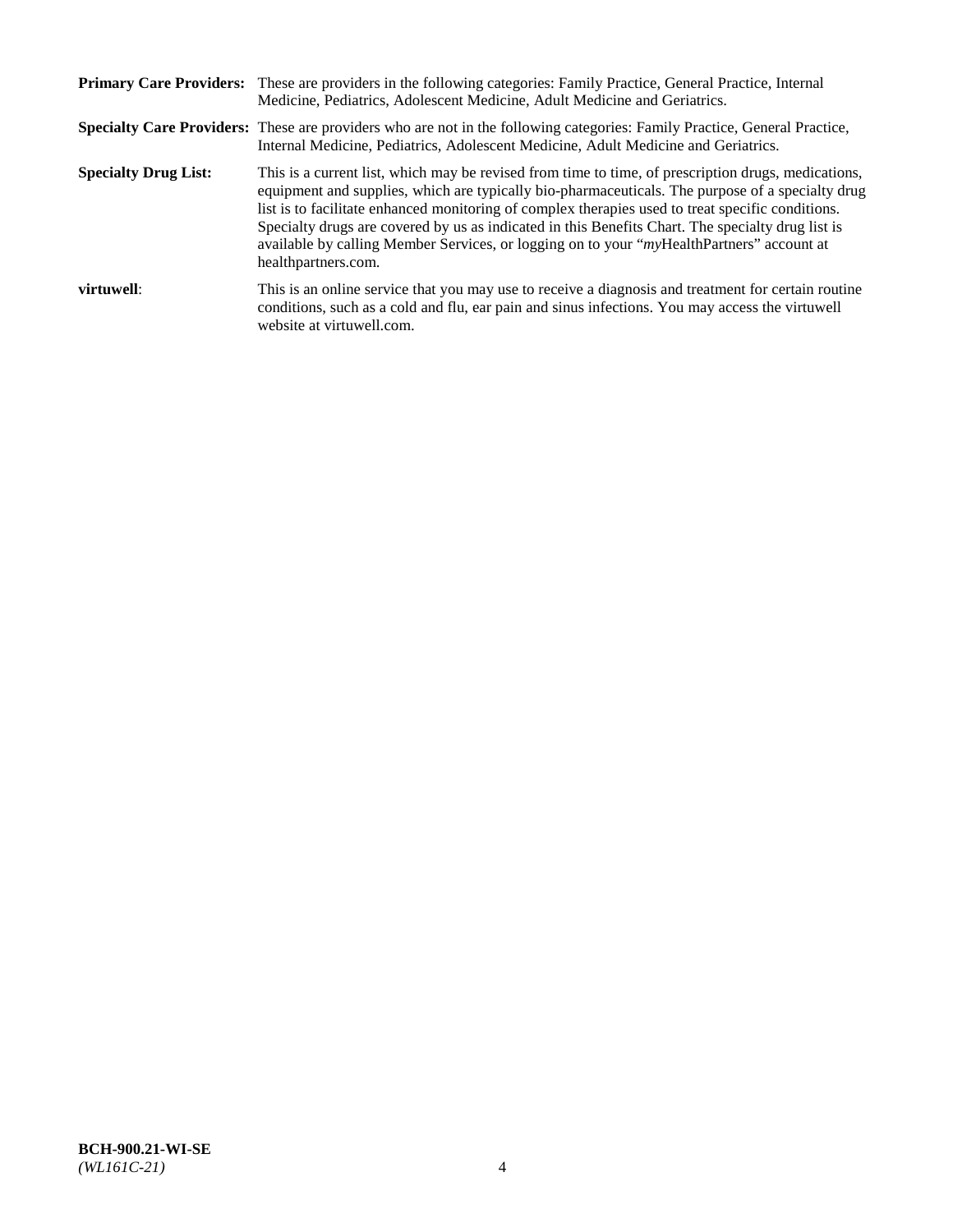# **DEDUCTIBLES AND OUT-OF-POCKET LIMITS**

#### **Individual Calendar Year Deductible**

| <b>Network Benefits</b> | <b>Non-Network Benefits</b> |
|-------------------------|-----------------------------|
| \$6,250                 | \$10,000                    |

#### **Family Calendar Year Deductible**

| <b>Network Benefits</b> | <b>Non-Network Benefits</b> |
|-------------------------|-----------------------------|
| \$12,500                | \$20,000                    |

Separate deductibles must be satisfied under the Network Benefits and Non-Network Benefits.

Your plan has an embedded deductible. This means once an Insured meets the individual deductible, the plan begins paying benefits for that person. If two or more members of the family meet the family deductible, the plan begins paying benefits for all members of the family, regardless of whether each Insured has met the individual deductible. However, an Insured may not contribute more than the individual deductible toward the family deductible.

Any amounts paid or reimbursed by a third party, including but not limited to: point of service rebates, manufacturer coupons, manufacturer debits cards or other forms of direct reimbursement to an Insured for a product or service, will not apply toward your deductible, to the extent permitted under state and federal law.

#### **Individual Calendar Year Out-of-Pocket Limit**

| <b>Network Benefits</b> | <b>Non-Network Benefits</b> |
|-------------------------|-----------------------------|
| \$7,000                 | \$30,000                    |

#### **Family Calendar Year Out-of-Pocket Limit**

| <b>Network Benefits</b> | Non-Network Benefits |
|-------------------------|----------------------|
| \$14,000                | \$60,000             |

Separate Out-of-Pocket Limits must be satisfied under Network Benefits and Non-Network Benefits.

Non-Network Benefits above the usual and customary charge will not apply to the individual or family Out-of-Pocket Limit.

Non-Network Benefits for transplant surgery do not apply to the Out-of-Pocket Limit.

Any amounts paid or reimbursed by a third party, including but not limited to: point of service rebates, manufacturer coupons, manufacturer debit cards or other forms of direct reimbursement to an Insured for a product or service, will not apply as an out-of-pocket expense, to the extent permitted under state and federal law.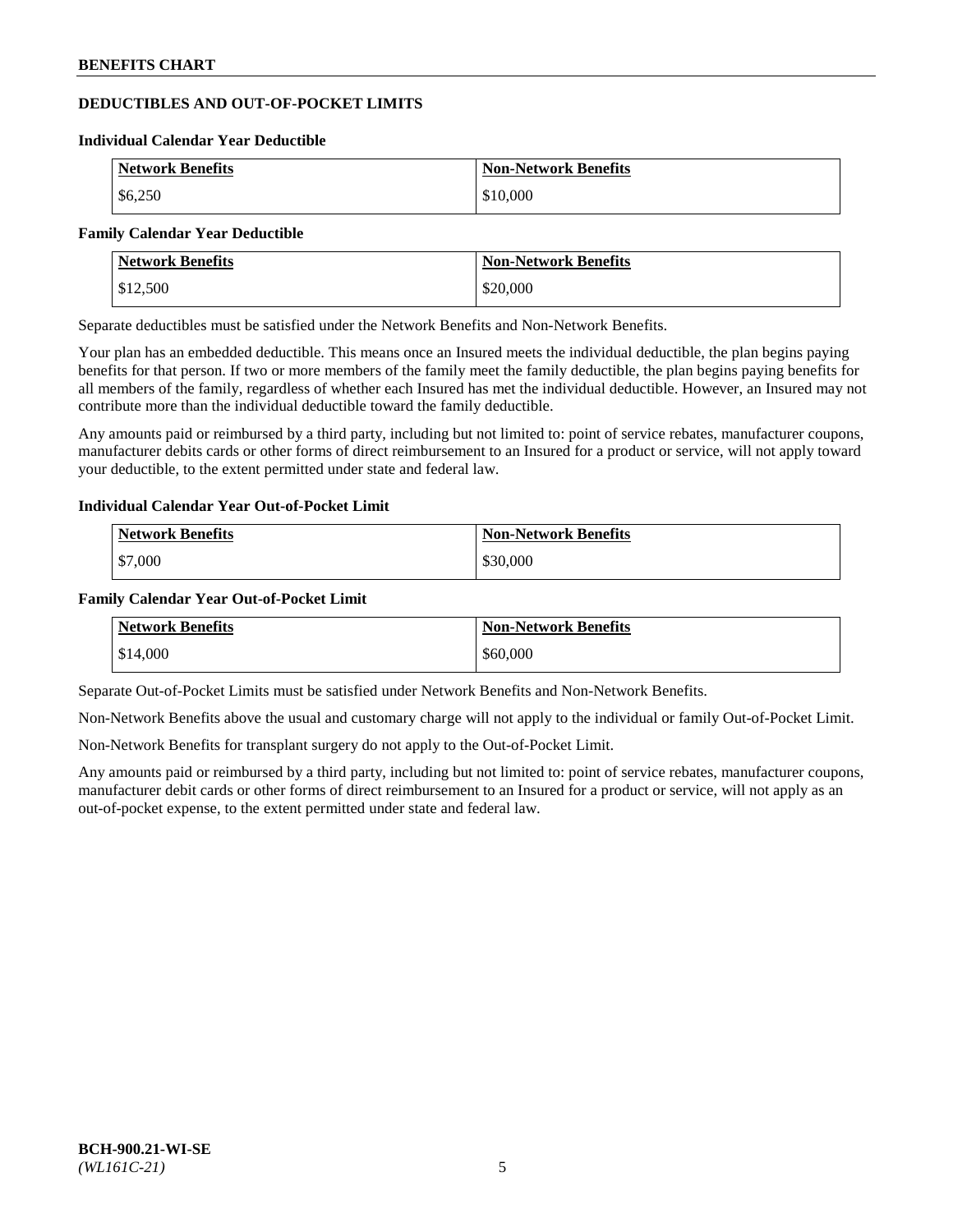# **AMBULANCE AND MEDICAL TRANSPORTATION**

#### **Covered Services:**

We cover ambulance and medical transportation for medical emergencies and as shown below.

We also cover medically necessary, non-emergency transportation if it meets our medical coverage criteria. Covered services and supplies are based on established medical policies, which are subject to periodic review and modification by the medical directors. These medical policies (medical coverage criteria) and applicable prior authorization requirements are available by calling Member Services, or logging on to your "*my*HealthPartners" account a[t healthpartners.com.](https://www.healthpartners.com/hp/index.html)

#### **Ambulance and Medical Transportation (other than non-emergency fixed wing air ambulance transportation)**

| <b>Network Benefits</b>       | <b>Non-Network Benefits</b> |
|-------------------------------|-----------------------------|
| 100% of the charges incurred. | See Network Benefits.       |

#### **Non-Emergency Fixed Wing Air Ambulance Transportation**

| <b>Network Benefits</b>       | <b>Non-Network Benefits</b>  |
|-------------------------------|------------------------------|
| 100% of the charges incurred. | 50% of the charges incurred. |

#### **Not Covered:**

See "Services Not Covered" in the Certificate.

# **AUTISM TREATMENT**

#### **Covered Services:**

Your network provider will coordinate the prior authorization process for any autism treatment services. You may call Member Services at 952-883-5000 or toll-free at 1-800-883-2177 if you have any questions or concerns regarding the authorization process.

Please call Member Services at 952-883-5000 or toll-free at 1-800-883-2177 to request authorization for autism treatment services from a non-network provider.

We cover prior authorized evidence-based intensive-level and nonintensive-level treatment of autism spectrum disorders (autism disorder, Asperger's syndrome or pervasive development disorder not otherwise specified).

Covered services are based on established medical policies, which are subject to periodic review and modification by the medical or dental directors. These medical policies (medical coverage criteria) are available by calling Member Services, or logging on to your "*my*HealthPartners" account at [healthpartners.com.](https://www.healthpartners.com/hp/index.html)

**Intensive-Level Services** for children diagnosed with autism spectrum disorders. Intensive-level services must begin on or after two years of age and end before nine years of age. Intensive-level services, on average, are services provided for more than 20 hours of treatment per week. (The average number of hours a week is calculated over a six-month period.)

| <b>Network Benefits</b>                  | <b>Non-Network Benefits</b>              |
|------------------------------------------|------------------------------------------|
| 100% of the charges incurred.            | 50% of the charges incurred.             |
| Limited to 235 visits per calendar year. | Limited to 235 visits per calendar year. |

The maximum number of visits is combined for Network Benefits and Non-Network Benefits.

#### **Intensive-Level Services Lifetime Maximum Benefit**

| <b>Network Benefits</b>                                              | <b>Non-Network Benefits</b>                                          |
|----------------------------------------------------------------------|----------------------------------------------------------------------|
| 4 years of cumulative services under this plan or any<br>other plan. | 4 years of cumulative services under this plan or any<br>other plan. |

The Lifetime Maximum Benefit is combined for Network Benefits and Non-Network Benefits.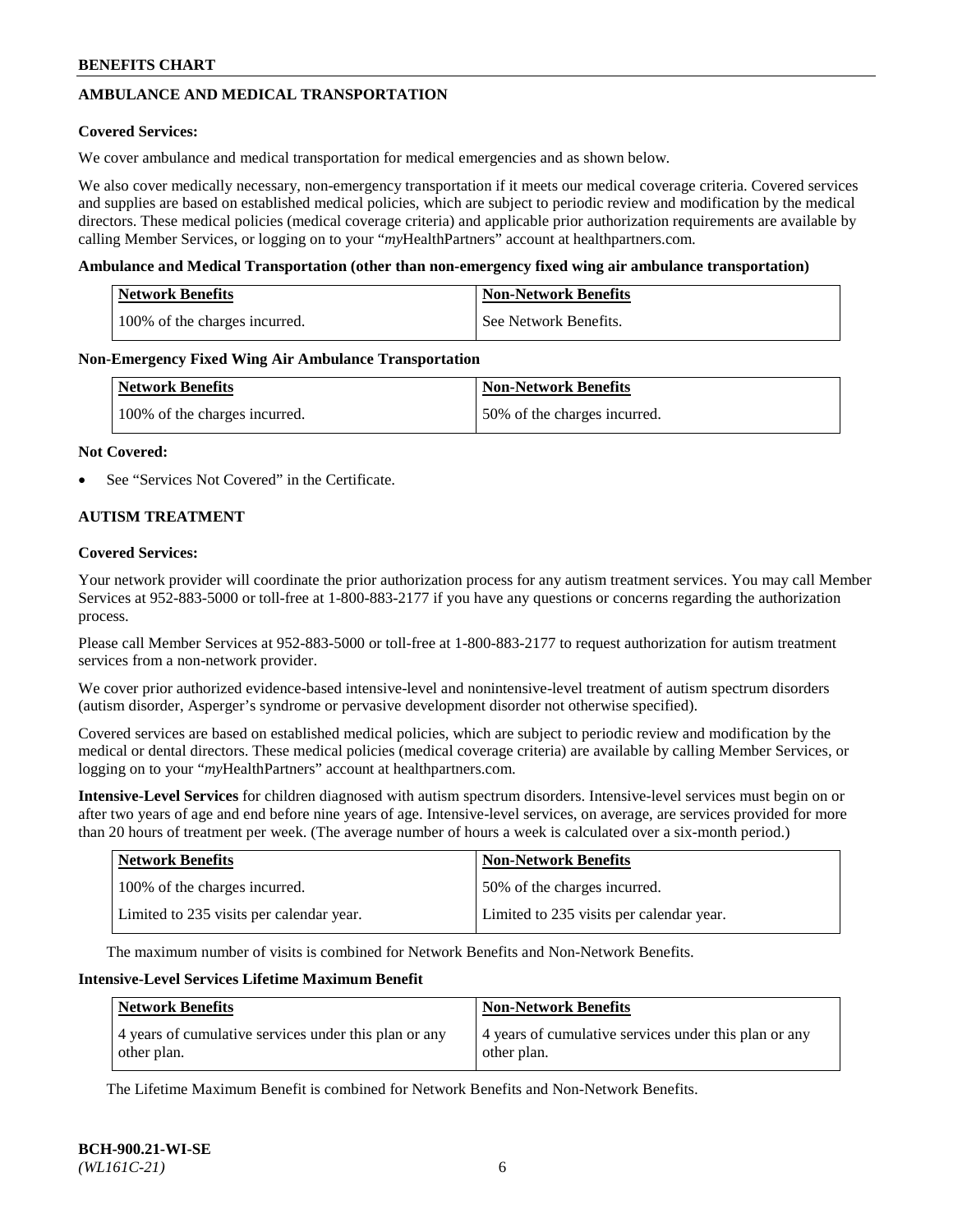#### **Nonintensive-Level Services** for Insureds diagnosed with autism spectrum disorders

| <b>Network Benefits</b>                  | <b>Non-Network Benefits</b>              |
|------------------------------------------|------------------------------------------|
| 100% of the charges incurred.            | 50% of the charges incurred.             |
| Limited to 120 visits per calendar year. | Limited to 120 visits per calendar year. |

The maximum number of visits is combined for Network Benefits and Non-Network Benefits.

### **Not Covered:**

See "Services Not Covered" in the Certificate.

# **BEHAVIORAL HEALTH SERVICES**

#### **Covered Services:**

Covered services are based on established medical policies, which are subject to periodic review and modification by the medical directors. These medical policies (medical coverage criteria) are available by calling Member Services, or logging on to your "*my*HealthPartners" account at [healthpartners.com.](https://www.healthpartners.com/hp/index.html)

**Transitional Treatment Services.** These are services for the treatment of nervous or mental disorders, alcoholism or other drug abuse problems which are provided to an Insured in a less restrictive manner than are inpatient hospital services but in a more intensive manner than are outpatient services. Transitional treatment services are services offered by a provider, and certified by the Wisconsin Department of Health Services for each of the following (except the last bulleted item):

- Mental health services for covered adults in a day treatment program.
- Mental health services for covered children in a day hospital treatment program.
- Services for persons with chronic mental illness provided through a community support program.
- Residential treatment programs for alcohol and/or drug dependent covered persons.
- Alcohol and Other Drug Abuse (AODA) services in, a day treatment program.
- Services for persons who are experiencing a mental health crisis or who are in a situation likely to turn into a mental health crisis if support is not provided.
- Intensive outpatient programs for the treatment of psychoactive substance use disorders provided in accordance with the patient placement criteria of the American Society of Addiction Medicine.

# **Mental Health Services**

We cover services for mental health diagnoses as described in the Diagnostic and Statistical Manual of Mental Disorders – Fifth Edition (DSM 5) (most recent edition) that lead to significant disruption of function in your life.

We provide coverage for mental health treatment ordered by a Wisconsin court under a valid court order that is issued on the basis of a behavioral care evaluation performed by a licensed psychiatrist or doctoral level licensed psychologist, which includes a diagnosis and an individual treatment plan for care in the most appropriate, least restrictive environment. We must be given a copy of the court order and the behavioral care evaluation, and the service must be a covered benefit under this plan, and the service must be provided by a network provider, or other provider as required by law.

**Outpatient Services:** We cover medically necessary outpatient professional mental health services for evaluation, crisis intervention, and treatment of mental health disorders.

A comprehensive diagnostic assessment will be made of each patient as the basis for a determination by a mental health professional, concerning the appropriate treatment and the extent of services required.

Outpatient services we cover for a diagnosed mental health condition include the following:

- Individual, group, family and multi-family therapy.
- Medication management provided by a physician, certified nurse practitioner, or physician's assistant.
- Psychological testing services for the purposes of determining the differential diagnoses and treatment planning for patients currently receiving behavioral health services.
- Partial hospitalization services in a licensed hospital or community mental health center.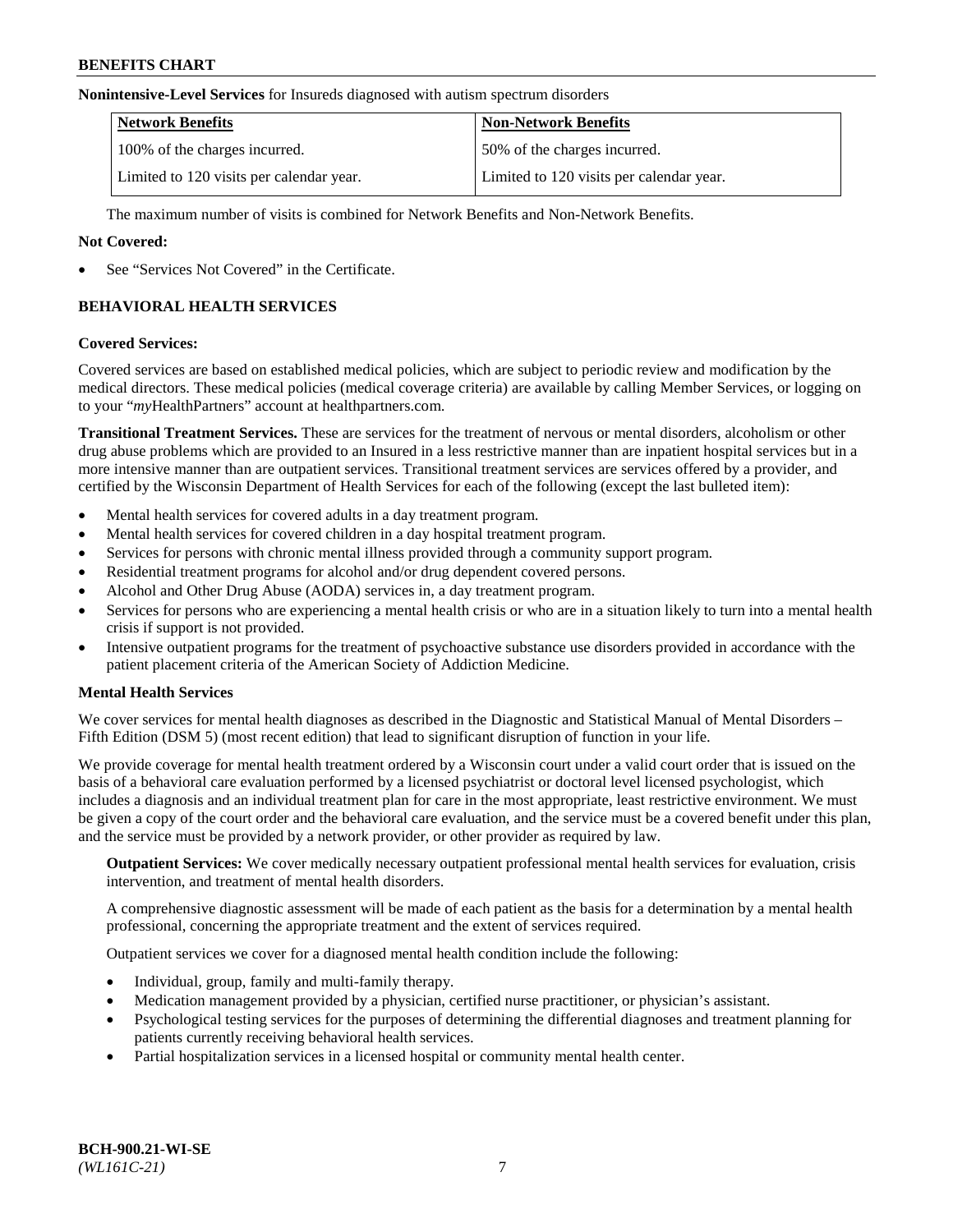- Psychotherapy and nursing services provided in the home if authorized by us.
- Treatment of gender dysphoria that meets medical coverage criteria.

# **Mental Health Office Visits**

| <b>Network Benefits</b>                                                                                                               | <b>Non-Network Benefits</b>  |
|---------------------------------------------------------------------------------------------------------------------------------------|------------------------------|
| 100% of the charges incurred, subject to a<br>copayment of \$30 per visit.                                                            | 50% of the charges incurred. |
| For family therapy, only one copayment will be<br>charged, regardless of the number of Insureds primarily<br>involved in the therapy. |                              |

# **Group Therapy in an Office**

| <b>Network Benefits</b>                                                    | <b>Non-Network Benefits</b>  |
|----------------------------------------------------------------------------|------------------------------|
| 100% of the charges incurred, subject to a<br>copayment of \$15 per visit. | 50% of the charges incurred. |

# **Mental Health Outpatient Hospital Serivces**

| Network Benefits              | <b>Non-Network Benefits</b>  |
|-------------------------------|------------------------------|
| 100% of the charges incurred. | 50% of the charges incurred. |

**Inpatient Services:** We cover medically necessary inpatient services in a hospital or licensed residential treatment facility and professional services for treatment of mental health disorders. Medical stabilization is covered under inpatient hospital services in the "Hospital and Skilled Nursing Facility Services" section.

We cover residential care for the treatment of eating disorders in a licensed facility, as an alternative to inpatient care, when it is medically necessary and your physician obtains authorization from us.

| Network Benefits              | <b>Non-Network Benefits</b>  |
|-------------------------------|------------------------------|
| 100% of the charges incurred. | 50% of the charges incurred. |

**Transitional Treatment Services:** We cover transitional treatment services described above for treatment of mental and nervous disorders.

| Network Benefits              | Non-Network Benefits         |
|-------------------------------|------------------------------|
| 100% of the charges incurred. | 50% of the charges incurred. |

#### **Substance Abuse Treatment Services**

We cover medically necessary services for assessments by a licensed alcohol and drug counselor and treatment of Substance Related Disorders as defined in the latest edition of the DSM 5.

**Outpatient Services:** We cover medically necessary outpatient professional services for diagnosis and treatment of alcoholism and other drug abuse problems. Substance abuse treatment services must be provided by a program licensed by the local Department of Health Services. Outpatient services we cover for a diagnosed substance abuse disorder include the following:

- Individual, group, family, and multi-family therapy provided in an office setting.
- We cover opiate replacement therapy including methadone and buprenorphine treatment.

# **Substance Abuse Treatment Office Visits**

| Network Benefits                                                           | <b>Non-Network Benefits</b>  |
|----------------------------------------------------------------------------|------------------------------|
| 100% of the charges incurred, subject to a<br>copayment of \$30 per visit. | 50% of the charges incurred. |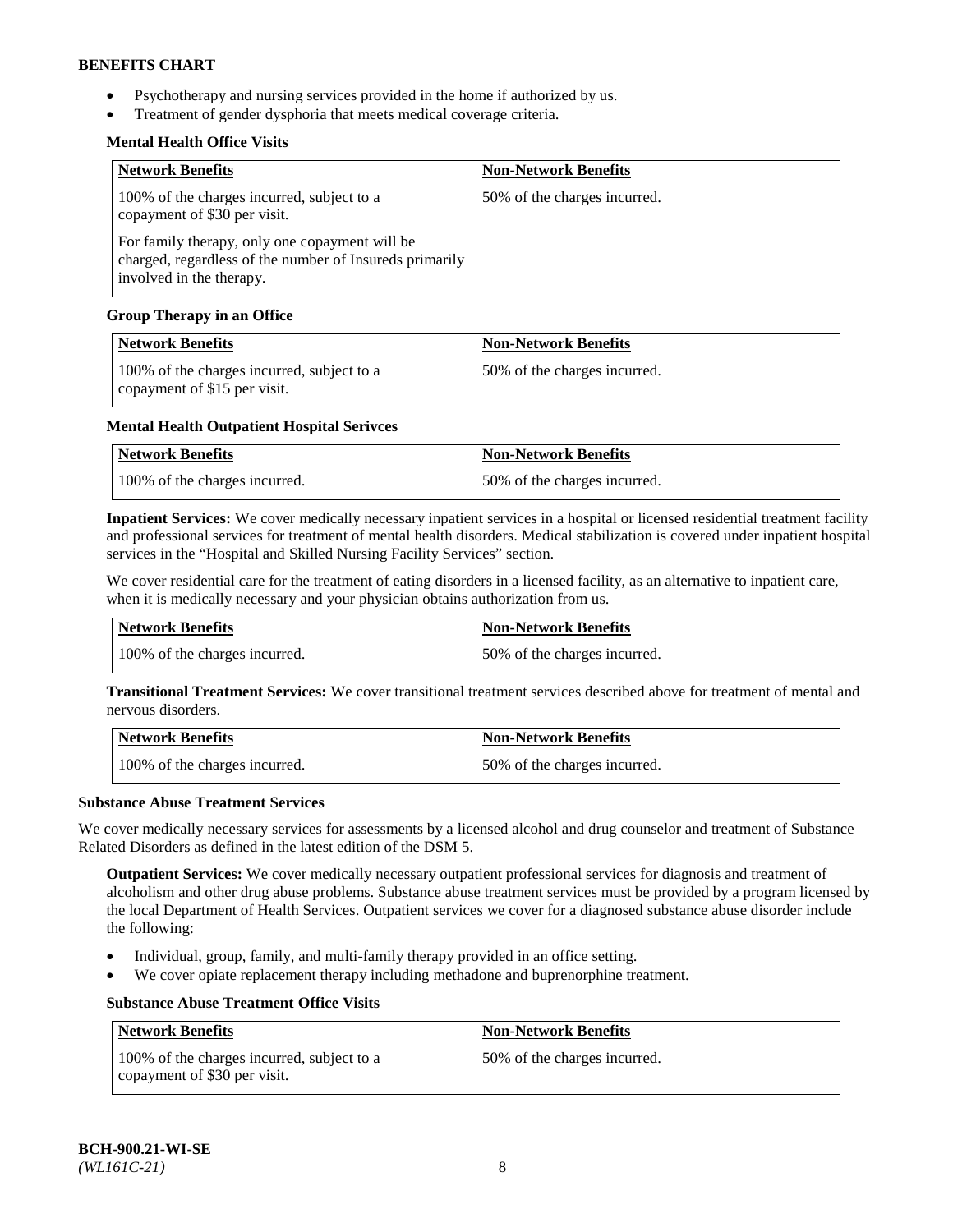### **Substance Abuse Treatment Outpatient Hospital Serivces**

| Network Benefits              | <b>Non-Network Benefits</b>  |
|-------------------------------|------------------------------|
| 100% of the charges incurred. | 50% of the charges incurred. |

**Inpatient Services:** We cover medically necessary inpatient services in a hospital or a licensed residential primary treatment center.

We cover services provided in a hospital that is licensed by the local state and accredited by Medicare.

**Detoxification Services.** We cover detoxification services in a hospital or community detoxification facility if it is licensed by the local Department of Health Services.

| <b>Network Benefits</b>       | <b>Non-Network Benefits</b>  |
|-------------------------------|------------------------------|
| 100% of the charges incurred. | 50% of the charges incurred. |

**Transitional Treatment Services:** We cover transitional treatment services described above for treatment of alcoholism or other drug abuse problems.

| Network Benefits              | <b>Non-Network Benefits</b>  |
|-------------------------------|------------------------------|
| 100% of the charges incurred. | 50% of the charges incurred. |

**Additional Mental Health and Substance Abuse Treatment Benefits for a Dependent Child Who is a Student:** If a dependent child is a student in a school and that school is located in Wisconsin, but outside of our service area, we cover services as required under Wisconsin Statute 609.655.

| <b>Network Benefits</b>       | <b>Non-Network Benefits</b>  |
|-------------------------------|------------------------------|
| 100% of the charges incurred. | 50% of the charges incurred. |

#### **Not Covered:**

See "Services Not Covered" in the Certificate.

# **CHIROPRACTIC SERVICES**

#### **Covered Services:**

We cover chiropractic services for rehabilitative care. Chiropractic services are adjustments to any abnormal articulations of the human body, especially those of the spinal column, for the purpose of giving freedom of action to impinged nerves that may cause pain or deranged function.

Massage therapy which is performed in conjunction with other treatment/modalities by a chiropractor, is part of a prescribed treatment plan and is not billed separately is covered

| <b>Network Benefits</b>                                                    | <b>Non-Network Benefits</b>  |
|----------------------------------------------------------------------------|------------------------------|
| 100% of the charges incurred, subject to a<br>copayment of \$60 per visit. | 50% of the charges incurred. |

# **Not Covered:**

- Massage therapy for the purpose of comfort or convenience of the Insured.
- See "Services Not Covered" in the Certificate.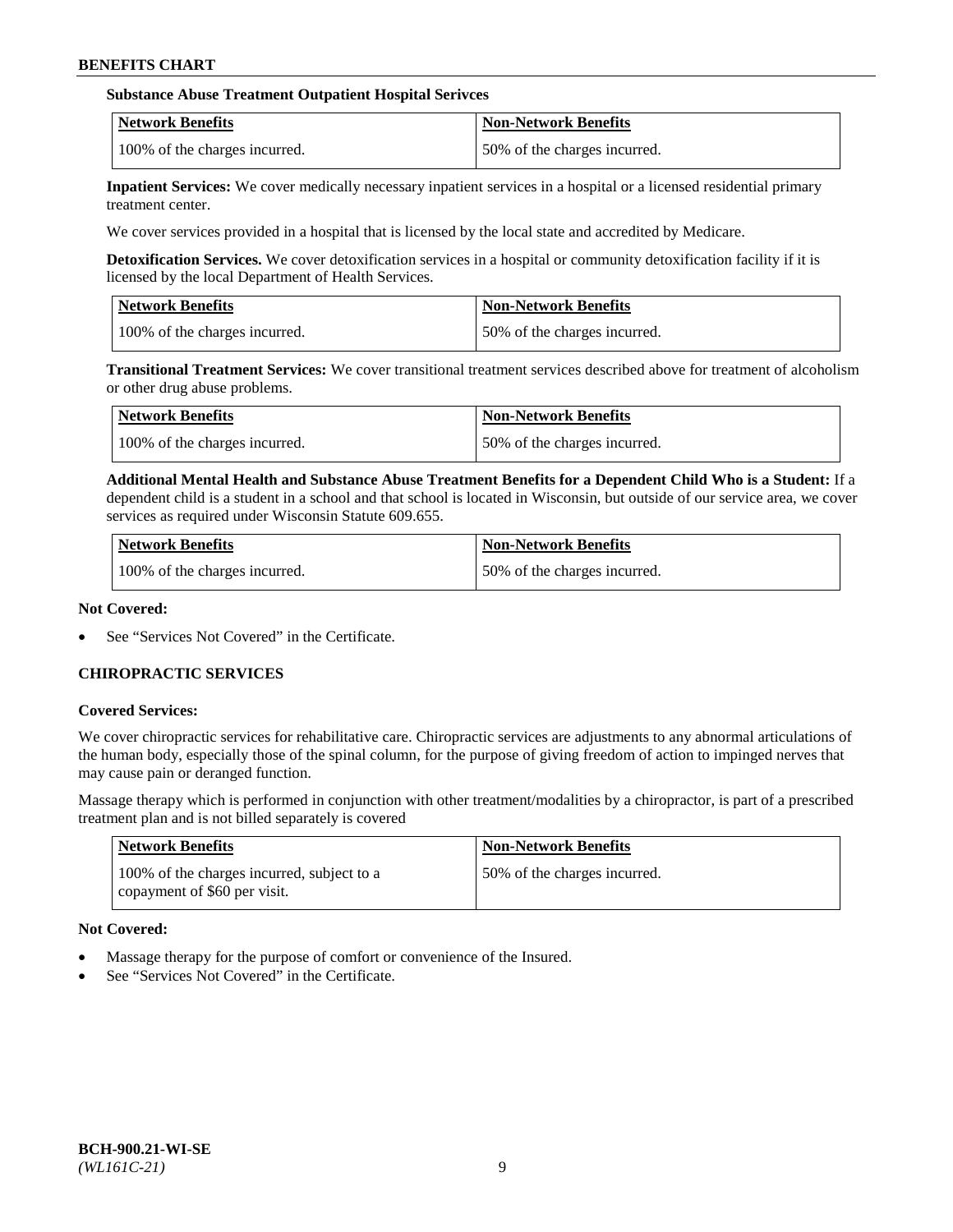# **CLINICAL TRIALS**

# **Covered Services:**

We cover certain routine services if you participate in a Phase I, Phase II, Phase III or Phase IV approved clinical trial that is conducted in relation to the prevention, detection, or treatment of cancer or other life-threatening disease or condition as defined in the Affordable Care Act. Approved clinical trials include (1) federally funded trials when the study or investigation is approved or funded by any of the federal agencies defined in the Public Health Services Act, section 2709 (d) (1) (A); (2) the study or investigation is conducted under an investigational new drug application reviewed by the Food and Drug Administration; and (3) the study or investigation is a drug trial that is exempt from having such an investigational new drug application. We cover routine patient costs for services that would be eligible under the Certificate and this Benefits Chart if the service were provided outside of a clinical trial.

| <b>Network Benefits</b>                                 | <b>Non-Network Benefits</b>                           |
|---------------------------------------------------------|-------------------------------------------------------|
| Coverage level is same as corresponding Network         | Coverage level is same as corresponding               |
| Benefits, depending on type of service provided such as | Non-Network Benefits, depending on type of service    |
| Office Visits for Illness or Injury, Inpatient or       | provided such as Office Visits for Illness or Injury, |
| Outpatient Hospital Services.                           | Inpatient or Outpatient Hospital Services.            |

# **Not Covered:**

- The investigative or experimental item, device or service itself.
- Items or services that are provided solely to satisfy data collection and analysis needs and that are not used in the direct clinical management of the patient.
- A service that is clearly inconsistent with widely accepted and established standards of care for a particular diagnosis.
- See "Services Not Covered" in the Certificate.

# **DENTAL SERVICES**

# **Covered Services:**

We cover services as described below.

**Accidental Dental Services:** We cover dentally necessary services to treat and restore damage done to sound, natural, unrestored teeth as a result of an accidental injury. Coverage is for damage caused by external trauma to face and mouth only, not for cracked or broken teeth, which result from biting or chewing. We cover restorations, root canals, crowns and replacement of teeth lost that are directly related to the accident in which the Insured was involved. We cover initial exam, x-rays and palliative treatment including extractions, and other oral surgical procedures directly related to the accident. Subsequent treatment must be initiated within the policies time-frame and must be directly related to the accident. We do not cover restoration and replacement of teeth that are not "sound and natural" at the time of the accident.

Full mouth rehabilitations to correct occlusion (bite) and malocclusion (misaligned teeth not due to the accident) are not covered.

When an implant-supported dental prosthetic treatment is pursued, the accidental dental benefit will be applied to the prosthetic procedure. Benefits are limited to the amount that would be paid toward the placement of a removable dental prosthetic appliance that could be used in the absence of implant treatment. Care must be provided or pre-authorized by a HealthPartners dentist.

| Network Benefits              | <b>Non-Network Benefits</b>  |
|-------------------------------|------------------------------|
| 100% of the charges incurred. | 50% of the charges incurred. |

For all accidental dental services, treatment and/or restoration must be initiated within six months of the date of the injury. Coverage is limited to the initial course of treatment and/or initial restoration. Services must be provided within 24 months of the date of injury to be covered.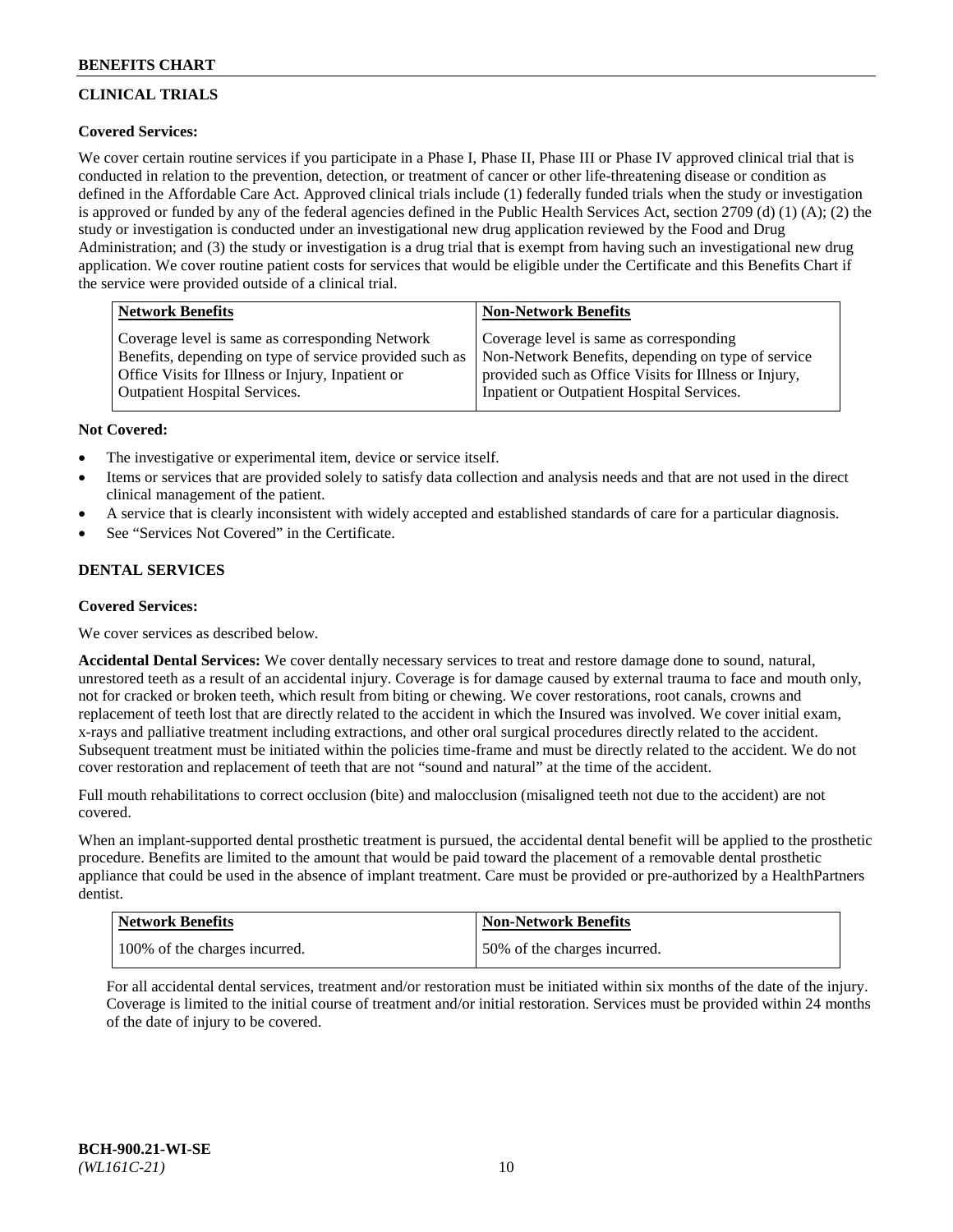# **Medical Referral Dental Services**

**Medically Necessary Outpatient Dental Services:** We cover medically necessary outpatient dental services. Coverage is limited to dental services required for treatment of an underlying medical condition, e.g., removal of teeth to complete radiation treatment for cancer of the jaw, cysts and lesions.

| <b>Network Benefits</b>       | Non-Network Benefits         |
|-------------------------------|------------------------------|
| 100% of the charges incurred. | 50% of the charges incurred. |

**Medically Necessary Hospitalization and Anesthesia for Dental Care:** We cover medically necessary hospitalization for dental care. This is limited to charges incurred by an Insured who: (1) is a child under age  $5$ ; (2) is severely disabled; (3) has a medical condition, and requires hospitalization or general anesthesia for dental care treatment; or (4) is a child between ages 5 and 12 and care in dental offices has been attempted unsuccessfully and usual methods of behavior modification have not been successful, or when extensive amounts of restorative care, exceeding four appointments, are required. Coverage is limited to facility and anesthesia charges. Oral surgeon/dentist professional fees are not covered. The following are examples, though not all-inclusive, of medical conditions which may require hospitalization for dental services: severe asthma, severe airway obstruction or hemophilia. Hospitalization required due to the behavior of the Insured or due to the extent of the dental procedure is not covered.

| Network Benefits              | <b>Non-Network Benefits</b>  |
|-------------------------------|------------------------------|
| 100% of the charges incurred. | 50% of the charges incurred. |

**Medical Complications of Dental Care:** We cover medical complications of dental care. Treatment must be medically necessary care and related to medical complications of non-covered dental care, including complications of the head, neck, or substructures.

| Network Benefits              | Non-Network Benefits         |
|-------------------------------|------------------------------|
| 100% of the charges incurred. | 50% of the charges incurred. |

**Oral Surgery:** We cover oral surgery. Coverage is limited to treatment of medical conditions requiring oral surgery, such as treatment of oral neoplasm, non-dental cysts, fracture of the jaws, trauma of the mouth and jaws, and any other oral surgery procedures provided as medically necessary dental services.

| Network Benefits              | <b>Non-Network Benefits</b>  |
|-------------------------------|------------------------------|
| 100% of the charges incurred. | 50% of the charges incurred. |

**Treatment of Cleft Lip and Cleft Palate:** We cover treatment of cleft lip and cleft palate of a dependent child, including orthodontic treatment and oral surgery directly related to the cleft. Dental services which are not required for the treatment of cleft lip or cleft palate are not covered. If a dependent child covered under the Certificate and Benefits Chart is also covered under a dental plan which includes orthodontic services, that dental plan shall be considered primary for the necessary orthodontic services. Oral appliances are subject to the same copayment, conditions and limitations as durable medical equipment.

| <b>Network Benefits</b>                               | <b>Non-Network Benefits</b>                            |
|-------------------------------------------------------|--------------------------------------------------------|
| Coverage level is same as corresponding Network       | Coverage level is same as corresponding                |
| Benefits, depending on type of service provided, such | Non-Network Benefits, depending on type of service     |
| as Office Visits for Illness or Injury, Inpatient or  | provided, such as Office Visits for Illness or Injury, |
| Outpatient Hospital Services.                         | Inpatient or Outpatient Hospital Services.             |

**Treatment of Temporomandibular Disorder (TMD) and Craniomandibular Disorder (CMD):** We cover diagnostic procedures, surgical treatment and non-surgical treatment (including intraoral splint therapy devices) for temporomandibular disorder (TMD) and craniomandibular disorder (CMD), which is medically necessary care. Dental services which are not required to directly treat TMD or CMD are not covered.

| <b>Network Benefits</b>       | <b>Non-Network Benefits</b>  |
|-------------------------------|------------------------------|
| 100% of the charges incurred. | 50% of the charges incurred. |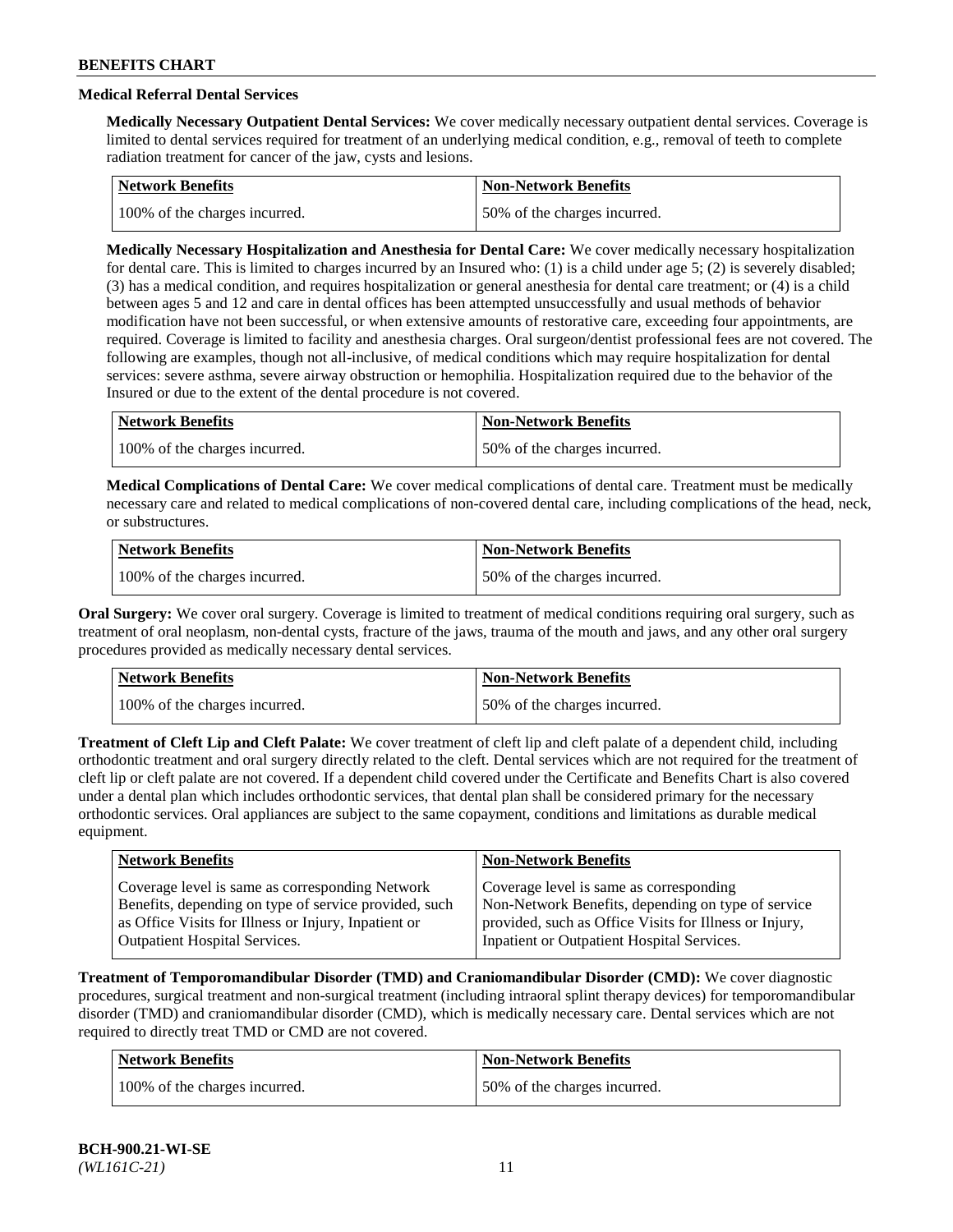# **Not Covered:**

- Dental treatment, procedures or services not listed in this Benefits Chart.
- Accident-related dental services if treatment is: (1) provided to teeth which are not sound and natural; (2) to teeth which have been restored; (3) initiated beyond six months from the date of the injury; (4) received beyond the initial treatment or restoration; or (5) received beyond 24 months from the date of injury.
- Oral surgery to remove wisdom teeth.
- Orthognathic treatment or procedures and all related services.
- See "Services Not Covered" in the Certificate.

# **DIAGNOSTIC IMAGING SERVICES**

#### **Covered Services:**

We cover diagnostic imaging, when ordered by a provider and provided in a clinic or outpatient hospital facility.

For Network Benefits, non-emergent, scheduled outpatient Magnetic Resonance Imaging (MRI) and Computed Tomography (CT) must be provided at a designated facility. Your physician or facility will obtain or verify prior authorization for these services, as needed.

We cover services provided in a clinic or outpatient hospital facility. To see the benefit level for inpatient hospital or skilled nursing facility services, see benefits under "Inpatient Hospital and Skilled Nursing Facility Services".

#### **Outpatient Magnetic Resonance Imaging (MRI) and Computed Tomography (CT)**

| <b>Network Benefits</b>       | <b>Non-Network Benefits</b>  |
|-------------------------------|------------------------------|
| 100% of the charges incurred. | 50% of the charges incurred. |

# **All Other Outpatient Diagnostic Imaging Services**

#### **Services for Illness or Injury**

| <b>Network Benefits</b>       | Non-Network Benefits         |
|-------------------------------|------------------------------|
| 100% of the charges incurred. | 50% of the charges incurred. |

#### **Preventive Services (MRI/CT procedures are not considered preventive)**

Diagnostic imaging services associated with preventive services are covered at the benefit level shown in the "Preventive Services" section of this Benefits Chart.

#### **Not Covered:**

See "Services Not Covered" in the Certificate.

# **DURABLE MEDICAL EQUIPMENT, PROSTHETICS, ORTHOTICS AND SUPPLIES**

#### **Covered Services:**

We cover equipment and services, as described below.

We cover durable medical equipment and services, prosthetics, orthotics and supplies, subject to the limitations below, including certain disposable supplies, enteral feedings and the following diabetic supplies and equipment: glucose monitors, insulin pumps limited to the purchase of one pump per year, syringes, blood and urine test strips and other diabetic supplies as deemed medically appropriate and necessary, for Insureds with gestational, Type I or Type II diabetes.

We cover external hearing aids, cochlear implants, and related treatment prescribed by a physician or by a licensed audiologist for Insureds under 18 years of age who have hearing loss.

We also cover basic hearing aids for Insureds age 18 or older for the correction of a hearing impairment.

Osseointegrated or bone-anchored hearing aids are only covered for Insureds who have hearing loss that is not correctable by any other procedure.

| <b>BCH-900.21-WI-SE</b> |  |
|-------------------------|--|
| $(WLI61C-21)$           |  |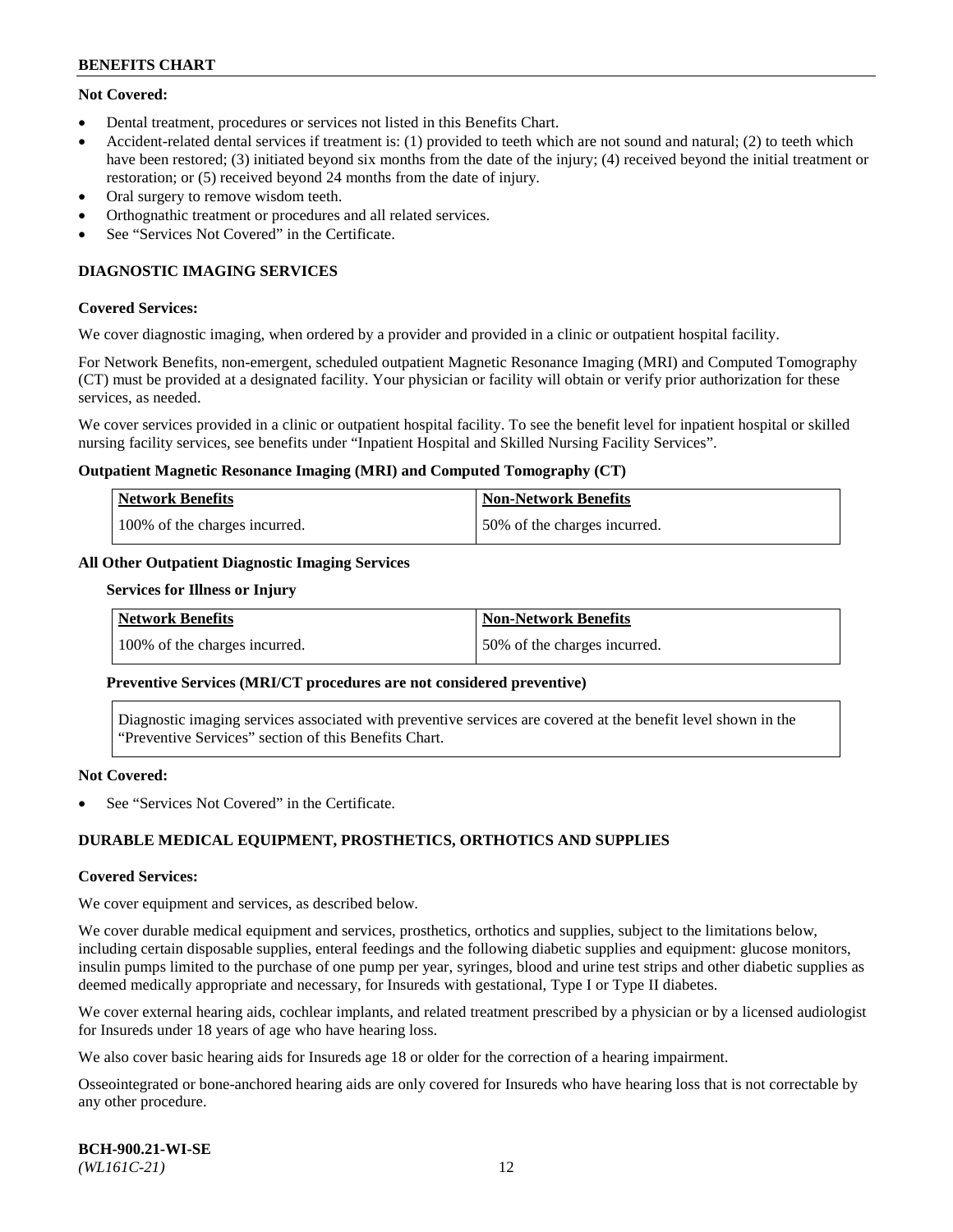Hearing aids are limited to one basic, standard hearing aid for each ear every three years.

A basic hearing aid is defined as a hearing device that consists of a microphone, amplifier, volume control, battery and receiver, which is up to date using the latest technology. It does not include upgrades above and beyond the functionality of a basic hearing aid, including, but not limited to, hearing improvements for group settings, background noise, Bluetooth/remote control functionality, or extended warranties. Charges for upgrades above the cost of a basic, standard hearing aid are not covered.

### **Diabetic Supplies Purchased at a Pharmacy**

| <b>Network Benefits</b>       | <b>Non-Network Benefits</b>  |
|-------------------------------|------------------------------|
| 100% of the charges incurred. | 50% of the charges incurred. |

#### **Diabetic Supplies Purchased from a Non-Pharmacy Provider**

| Network Benefits                                                      | <b>Non-Network Benefits</b>  |
|-----------------------------------------------------------------------|------------------------------|
| 100% of the charges incurred if purchased from an<br>approved vendor. | 50% of the charges incurred. |

#### **Special Dietary Treatment for Phenylketonuria (PKU) if it meets our medical coverage criteria**

| <b>Network Benefits</b>       | <b>Non-Network Benefits</b>  |
|-------------------------------|------------------------------|
| 100% of the charges incurred. | 50% of the charges incurred. |

#### **Oral Amino Acid Based Elemental Formula if it meets our Medical Coverage Criteria**

| <b>Network Benefits</b>       | <b>Non-Network Benefits</b>  |
|-------------------------------|------------------------------|
| 100% of the charges incurred. | 50% of the charges incurred. |

#### **All Other Durable Medical Equipment, Prosthetics, Orthotics and Supplies**

| <b>Network Benefits</b>       | <b>Non-Network Benefits</b>  |
|-------------------------------|------------------------------|
| 100% of the charges incurred. | 50% of the charges incurred. |

# **Limitations:**

Coverage of durable medical equipment is limited by the following:

- No more than a 93-day supply of diabetic supplies are covered and dispensed at a time.
- Payment will not exceed the cost of an alternate piece of equipment or service that is effective and medically necessary.
- For prosthetic benefits, other than oral appliances for cleft lip and cleft palate, payment will not exceed the cost of an alternate piece of equipment or service that is effective, medically necessary and enables Insureds to conduct standard activities of daily living.
- We reserve the right to determine if an item will be approved for rental vs. purchase.
- We require that certain diabetic supplies and equipment be purchased at a pharmacy.
- Diabetic supplies and equipment are limited to certain models and brands.
- Durable medical equipment and supplies must be obtained or repaired by approved vendors.
- Covered services and supplies are based on established medical policies which are subject to periodic review and modification by the medical or dental directors. Our medical policy for diabetic supplies includes information on our required models and brands. These medical policies (medical coverage criteria) are available by calling Member Services, or logging on to your "*my*HealthPartners" account a[t healthpartners.com.](https://www.healthpartners.com/hp/index.html)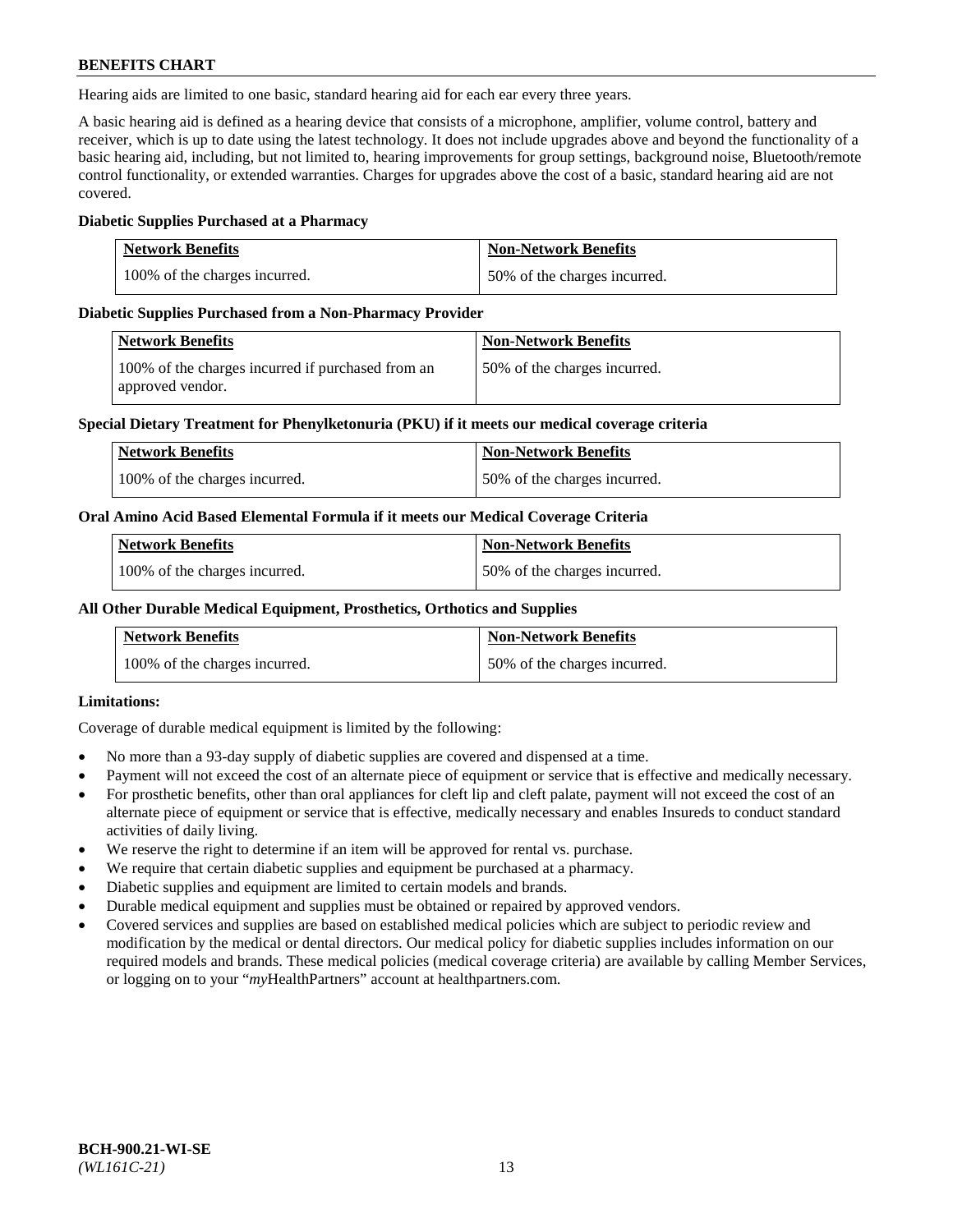# **Not Covered:**

Items which are not eligible for coverage include, but are not limited to:

- Replacement or repair of any covered items, if the items are (i) damaged or destroyed by misuse, abuse or carelessness, (ii) lost; or (iii) stolen.
- Duplicate or similar items.
- Labor and related charges for repair of any covered items which are more than the cost of replacement by an approved vendor.
- Sales tax, mailing, delivery charges, service call charges.
- Items which are primarily educational in nature or for hygiene, vocation, comfort, convenience or recreation.
- Communication aids or devices: equipment to create, replace or augment communication abilities including, but not limited to, speech processors, receivers, communication boards, or computer or electronic assisted communication.
- Implantable and osseointegrated or bone-anchored hearing aids and their fitting, except as specifically described in this Benefits Chart. This exclusion does not apply to cochlear implants.
- Eyeglasses, contact lenses and their fitting, measurement and adjustment, except as specifically described in this Benefits Chart.
- Hair prostheses (wigs).
- Household equipment which primarily has customary uses other than medical, such as, but not limited to, exercise cycles, air purifiers, central or unit air conditioners, water purifiers, non-allergenic pillows, mattresses or waterbeds.
- Household fixtures including, but not limited to, escalators or elevators, ramps, swimming pools and saunas.
- Modifications to the structure of the home including, but not limited to, wiring, plumbing or charges for installation of equipment.
- Vehicle, car or van modifications including, but not limited to, hand brakes, hydraulic lifts and car carrier.
- Rental equipment while owned equipment is being repaired by non-contracted vendors, beyond one month rental of medically necessary equipment.
- Other equipment and supplies, including but not limited to assistive devices, that we determine are not eligible for coverage.
- See "Services Not Covered" in the Certificate.

# **EMERGENCY AND URGENTLY NEEDED CARE SERVICES**

# **Covered Services:**

We cover services for emergency care and urgently needed care if the services are otherwise eligible for coverage under the Certificate.

**Urgently Needed Care.** These are services to treat an unforeseen illness or injury that:

- are required in order to prevent a serious deterioration in your health; and
- cannot be delayed until the next available clinic or office hours.

| <b>Network Benefits</b>                                                    | <b>Non-Network Benefits</b> |
|----------------------------------------------------------------------------|-----------------------------|
| 100% of the charges incurred, subject to a<br>copayment of \$60 per visit. | See Network Benefits.       |

# **Emergency Care.** These are services to treat:

- the sudden, unexpected onset of illness or injury which, if left untreated or unattended until the next available clinic or office hours, would result in hospitalization; or
- a condition requiring professional health services immediately necessary to preserve life or stabilize health.

When reviewing claims for coverage of emergency services, our medical director will take into consideration a reasonable layperson's belief that the circumstances required immediate medical care that could not wait until the next working day or next available clinic appointment.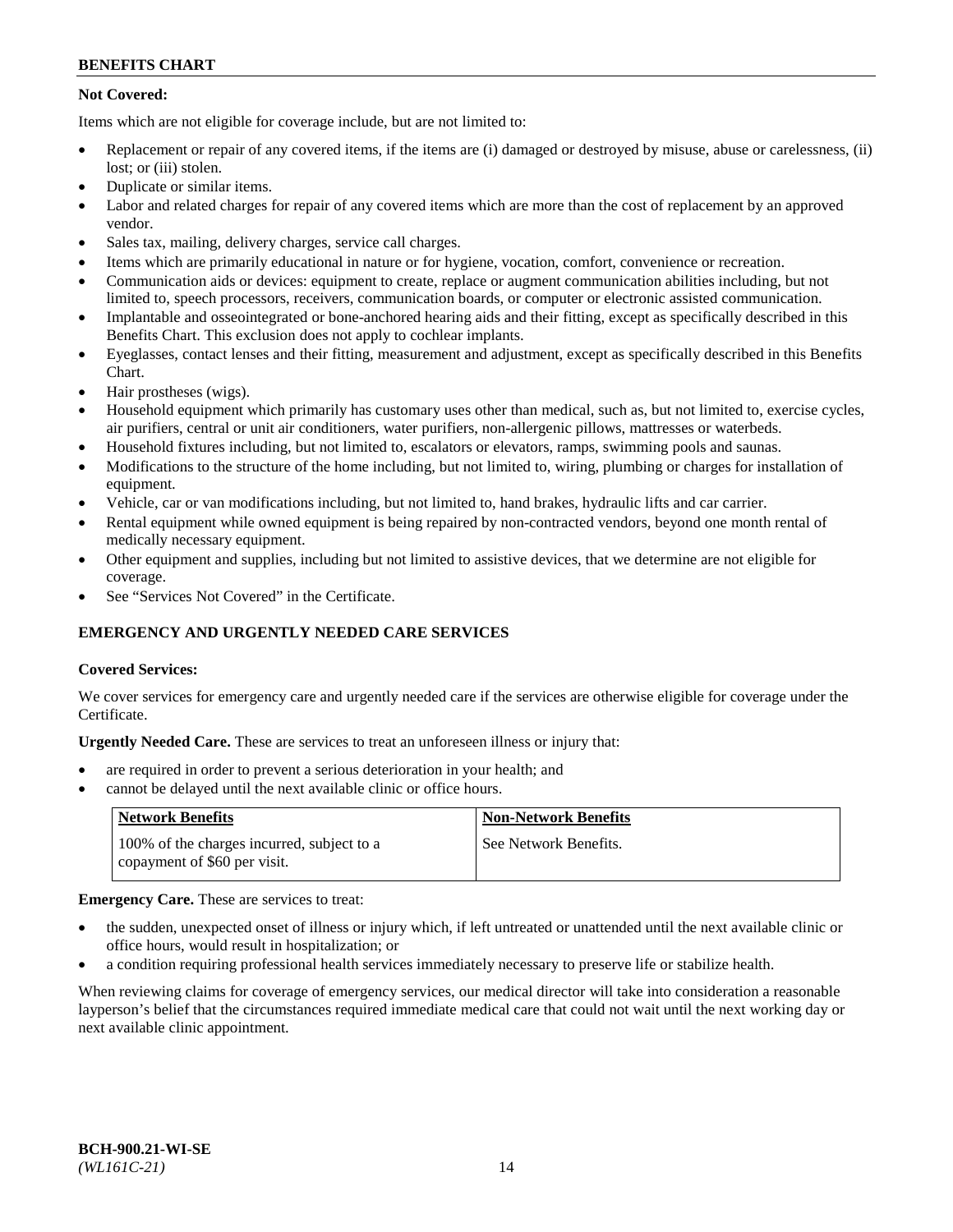#### **Emergency Care in a Hospital Emergency Room, including Professional Services of a Physician**

| <b>Network Benefits</b>                                                                   | <b>Non-Network Benefits</b> |
|-------------------------------------------------------------------------------------------|-----------------------------|
| 100% of the charges incurred, subject to a<br>copayment of \$325 per visit.               | See Network Benefits.       |
| Emergency room copayment is waived if admitted for<br>the same condition within 24 hours. |                             |

#### **Inpatient Emergency Care in a Hospital**

| <b>Network Benefits</b>       | <b>Non-Network Benefits</b> |
|-------------------------------|-----------------------------|
| 100% of the charges incurred. | See Network Benefits.       |

# **Not Covered:**

• See "Services Not Covered" in the Certificate.

# **GENE THERAPY**

#### **Covered Services:**

We cover gene therapy treatment if it meets our medical coverage criteria.

| <b>Network Benefits</b>                                                                                                                                                                                 | <b>Non-Network Benefits</b> |
|---------------------------------------------------------------------------------------------------------------------------------------------------------------------------------------------------------|-----------------------------|
| Coverage level is same as corresponding Network<br>Benefits, depending on type of service provided such as<br>Office Visits for Illness or Injury, Inpatient or<br><b>Outpatient Hospital Services.</b> | No coverage.                |

# **Limitations:**

- Gene therapy must be provided by a designated provider.
- Specific types of gene therapy are limited to therapies and conditions specified in our medical coverage criteria.

#### **Not Covered:**

• See "Services Not Covered" in the Certificate.

# **HEALTH EDUCATION**

#### **Covered Services:**

We cover education for preventive services and education for the management of chronic health problems (such as diabetes).

| <b>Network Benefits</b>                                     | Non-Network Benefits         |
|-------------------------------------------------------------|------------------------------|
| 100% of the charges incurred.<br>Deductible does not apply. | 50% of the charges incurred. |

#### **Not Covered:**

• See "Services Not Covered" in the Certificate.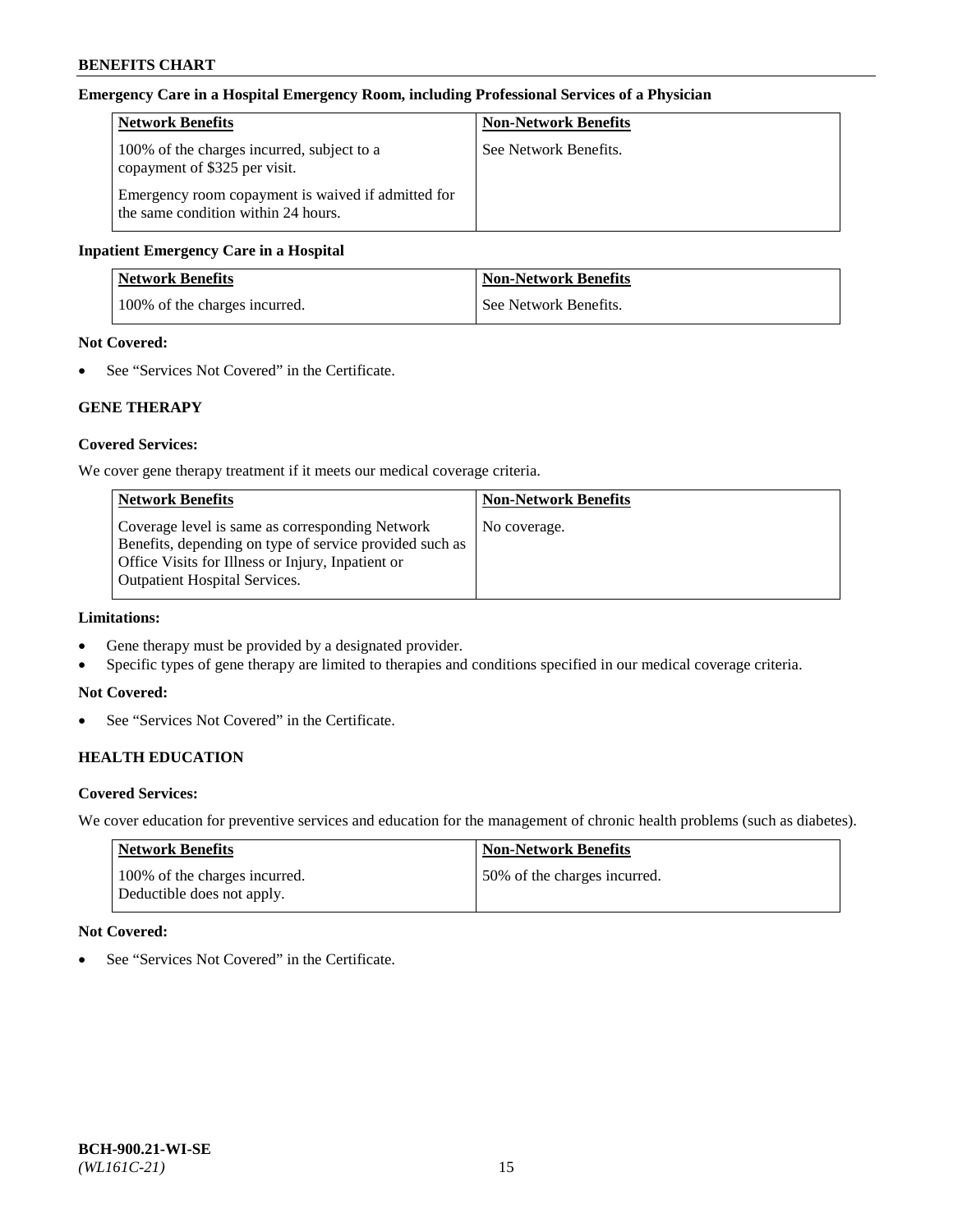# **HOME-BASED HEALTH ASSESSMENT PROGRAM**

# **Covered Services:**

If you meet our criteria for coverage, you may qualify for our home-based comprehensive health risk assessment program. The program covers a health assessment with a designated nurse practitioner.

| <b>Network Benefits</b>                                     | <b>Non-Network Benefits</b> |
|-------------------------------------------------------------|-----------------------------|
| 100% of the charges incurred.<br>Deductible does not apply. | No coverage.                |

# **Not Covered:**

See "Services Not Covered" in the Certificate.

# **HOME HEALTH SERVICES**

# **Covered Services:**

We cover skilled nursing services, physical therapy, occupational therapy, speech therapy, respiratory therapy and other therapeutic services, non-routine prenatal and postnatal services, routine postnatal well child visits, as described in our medical coverage criteria, phototherapy services for newborns, home health aide services and other eligible home health services when provided in your home, if you are homebound (i.e., unable to leave home without considerable effort due to a medical condition). Lack of transportation does not constitute homebound status. For phototherapy services for newborns and high risk prenatal services, supplies and equipment are included.

We cover total parenteral nutrition/intravenous ("TPN/IV") therapy, equipment, supplies and drugs in connection with IV therapy. IV line care kits are covered under Durable Medical Equipment.

We cover palliative care benefits. Palliative care includes symptom management, education and establishing goals of care. We waive the requirement that you be homebound for a limited number of home visits for palliative care (as shown in this Benefits Chart), if you have a life-threatening, non-curable condition which has a prognosis of survival of two years or less. Additional palliative care visits are eligible under the home health services benefit if you are homebound and meet all other requirements defined in this section.

You do not need to be homebound to receive total parenteral nutrition/intravenous ("TPN/IV") therapy.

Home health services are eligible and covered only when:

- medically necessary; and
- provided as rehabilitative care, terminal care or maternity care; and
- ordered by a physician, and included in the written home care plan.

# **Physical Therapy, Occupational Therapy, Speech Therapy, Respiratory Therapy, Home Health Aide Services and Palliative Care**

| Network Benefits              | <b>Non-Network Benefits</b>  |
|-------------------------------|------------------------------|
| 100% of the charges incurred. | 50% of the charges incurred. |

**TPN/IV Therapy, Skilled Nursing Services, Non-Routine Prenatal/Postnatal Services, and Phototherapy**

| Network Benefits              | <b>Non-Network Benefits</b>  |
|-------------------------------|------------------------------|
| 100% of the charges incurred. | 50% of the charges incurred. |

Each 24-hour visit (or shifts up to 24-hour visits) equals one visit and counts toward the Maximum visits for all other services shown below. Any visit that lasts less than 24 hours regardless of the length of the visit, will count as one visit toward the Maximum visits for all other services shown below. All visits must be medically necessary and benefit eligible.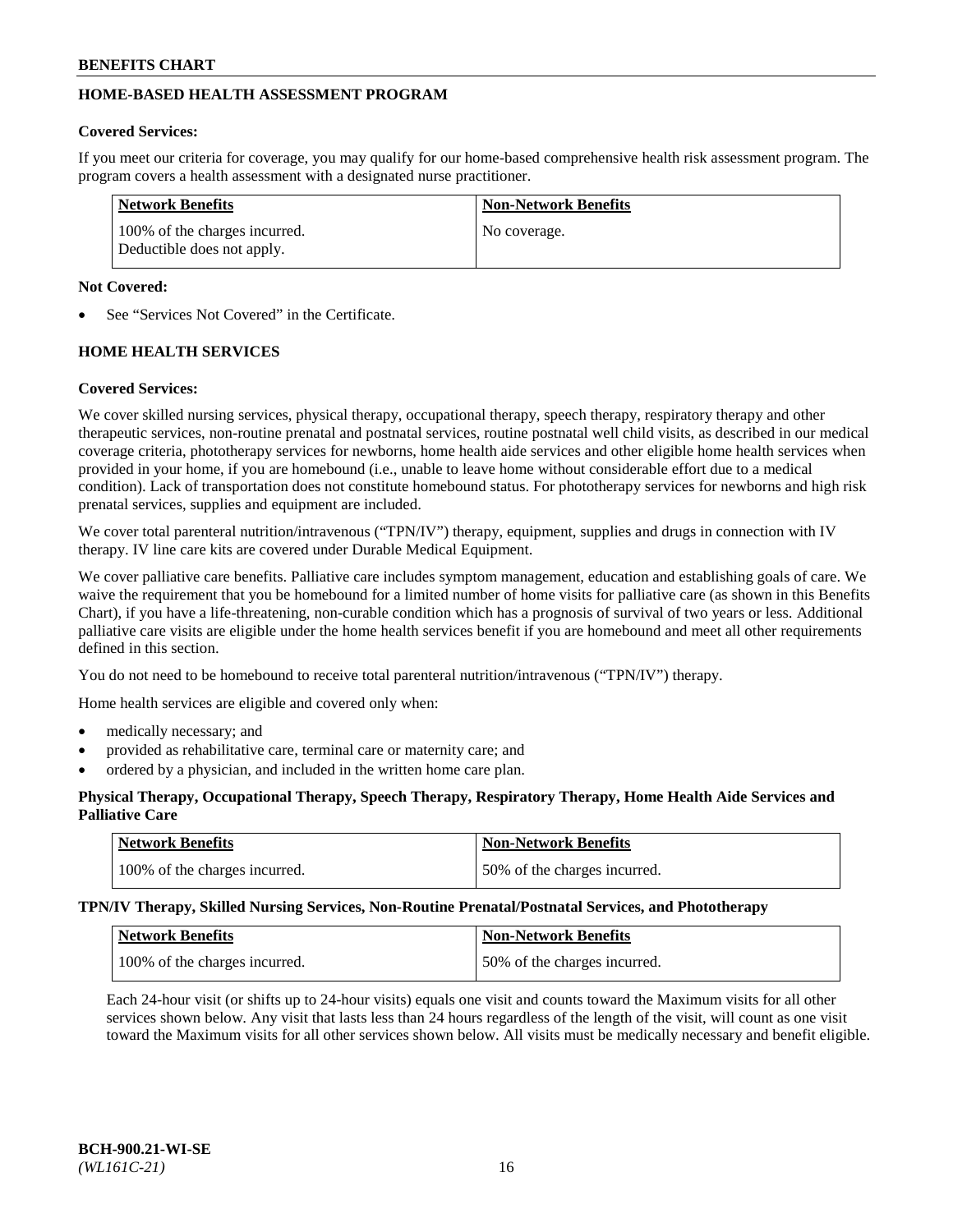### **Routine Prenatal/Postnatal Services and Child Health Supervision Services**

| Network Benefits                                            | <b>Non-Network Benefits</b>  |
|-------------------------------------------------------------|------------------------------|
| 100% of the charges incurred.<br>Deductible does not apply. | 50% of the charges incurred. |

#### **Maximum Visits for Palliative Care**

If you are eligible to receive palliative care in the home and you are not homebound, there is a maximum of 12 visits per calendar year.

#### **Maximum Visits for All Services Other Than Palliative Care**

| <b>Network Benefits</b>      | <b>Non-Network Benefits</b>  |
|------------------------------|------------------------------|
| 60 visits per calendar year. | 30 visits per calendar year. |

Each visit provided under the Network Benefits and Non-Network Benefits counts toward the maximums shown under both Maximum visits sections. The routine postnatal well child visits do not count toward the visit limit.

#### **Limitations:**

- Home health services are not provided as a substitute for a primary caregiver in the home or as relief (respite) for a primary caregiver in the home. We will not reimburse family members or residents in your home for the above services.
- A service shall not be considered a skilled nursing service merely because it is performed by, or under the direct supervision of, a licensed nurse. Where a service (such as tracheotomy suctioning or ventilator monitoring) or like services, can be safely and effectively performed by a non-medical person (or self-administered), without the direct supervision of a licensed nurse, the service shall not be regarded as a skilled nursing service, whether or not a skilled nurse actually provides the service. The unavailability of a competent person to provide a non-skilled service shall not make it a skilled service when a skilled nurse provides it. Only the skilled nursing component of so-called "blended" services (i.e. services which include skilled and non-skilled components) are covered under this Benefits Chart.

#### **Not Covered:**

- Financial or legal counseling services.
- Housekeeping or meal services in your home.
- Private duty nursing services.
- Services provided by a family member or enrollee, or a resident in the enrollee's home.
- Vocational rehabilitation and recreational or educational therapy. Recreation therapy is therapy provided solely for the purpose of recreation, including, but not limited to: (a) requests for physical therapy or occupational therapy to improve athletic ability, and (b) braces or guards to prevent sports injuries.
- See "Services Not Covered" in the Certificate.

# **HOME HOSPICE SERVICES**

#### **Applicable Definitions:**

**Part-time.** This is up to two hours of service per day, more than two hours is considered continuous care.

**Continuous Care.** This is from two to twelve hours of service per day provided by a registered nurse, licensed practical nurse, or home health aide, during a period of crisis in order to maintain a terminally ill patient at home.

**Appropriate Facility.** This is a nursing home, hospice residence, or other inpatient facility.

**Custodial Care Related to Hospice Services.** This means providing assistance in the activities of daily living and the care needed by a terminally ill patient which can be provided by primary caregiver (i.e., family member or friend) who is responsible for the patient's home care.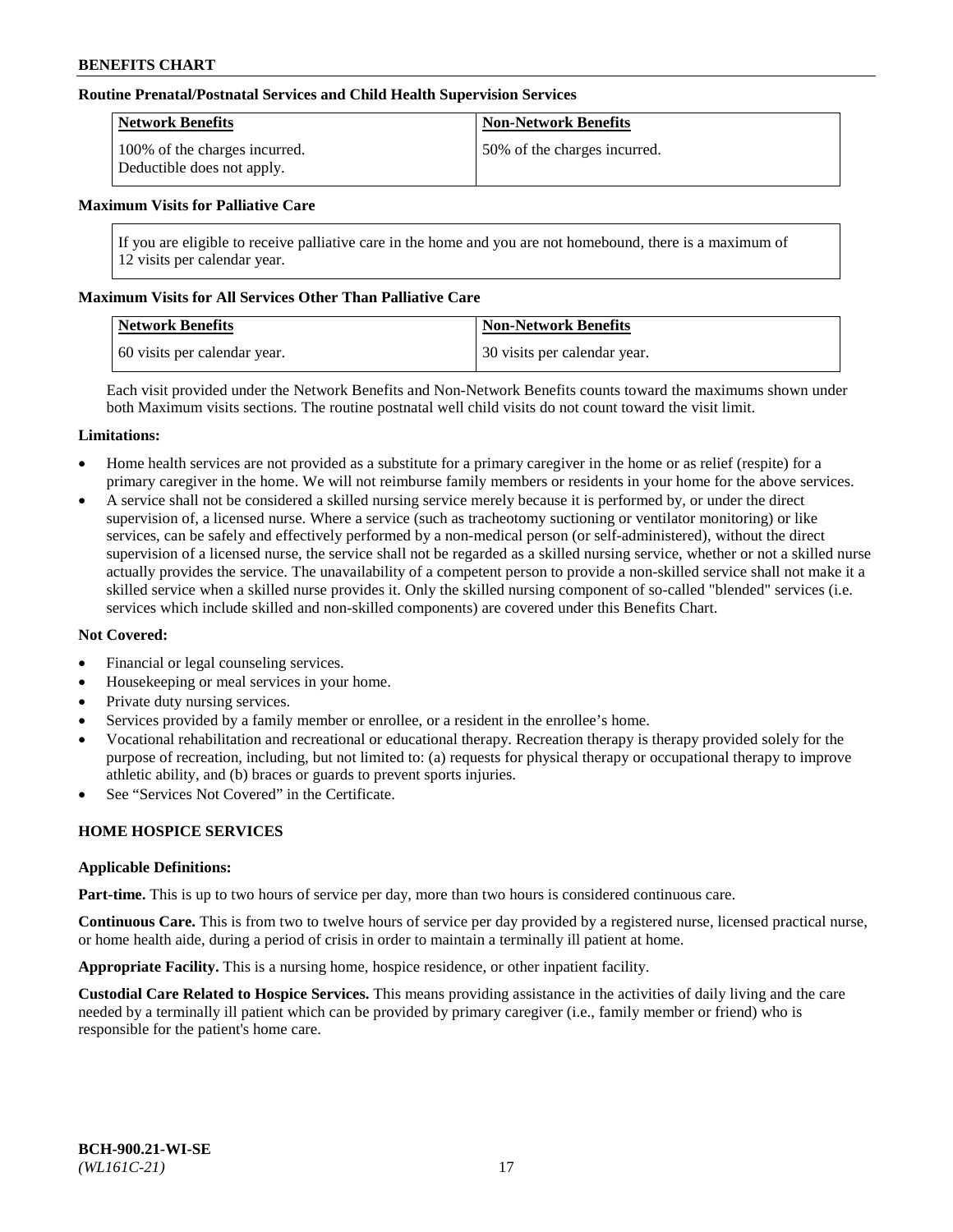### **Covered Services:**

**Home Hospice Program.** We cover the services described below if you are terminally ill and accepted as a home hospice program participant. You must meet the eligibility requirements of the program, and elect to receive services through the home hospice program. The services will be provided in your home, with inpatient care available when medically necessary as described below. If you elect to receive hospice services, you do so in lieu of curative treatment for your terminal illness for the period you are enrolled in the home hospice program.

**Eligibility:** In order to be eligible to be enrolled in the home hospice program, you must: (1) be a terminally ill patient (prognosis of six months or less); (2) have chosen a palliative treatment focus (i.e., emphasizing comfort and supportive services rather than treatment attempting to cure the disease or condition); and (3) continue to meet the terminally ill prognosis as reviewed by our medical director or his or her designee over the course of care. You may withdraw from the home hospice program at any time.

**Eligible Services:** Hospice services include the following services provided in accordance with an approved hospice treatment plan.

- Home Health Services:
	- o Part-time care provided in your home by an interdisciplinary hospice team (which may include a physician, nurse, social worker, and spiritual counselor) and medically necessary home health services are covered.
	- o One or more periods of continuous care in your home or in a setting which provides day care for pain or symptom management, when medically necessary, will be covered.
	- Inpatient Services: We cover medically necessary inpatient services.
- Other Services:
	- o Respite care is covered for care in your home or in an appropriate facility, to give your primary caregivers (i.e., family members or friends) rest and/or relief when necessary in order to maintain a terminally ill patient at home.
	- o Medically necessary medications for pain and symptom management.
	- o Semi-electric hospital beds and other durable medical equipment are covered.
	- o Emergency and non-emergency care is covered.

| Network Benefits              | <b>Non-Network Benefits</b>  |
|-------------------------------|------------------------------|
| 100% of the charges incurred. | 50% of the charges incurred. |

Respite care is limited to 5 days per episode, and respite care and continuous care combined are limited to 30 days.

#### **Not Covered:**

- Financial or legal counseling services.
- Housekeeping or meal services in your home.
- Custodial or maintenance care related to hospice services, whether provided in the home or in a nursing home.
- Any service not specifically described as covered services under this home hospice services benefits.
- Any services provided by members of your family or residents in your home.
- See "Services Not Covered" in the Certificate.

# **HOSPITAL AND SKILLED NURSING FACILITY SERVICES**

#### **Covered Services:**

We cover services as described below.

#### **Medical or Surgical Hospital Services**

**Inpatient Hospital Services:** We cover the following medical or surgical services, for the treatment of acute illness or injury, which require the level of care only provided in an acute care facility. These services must be authorized by a physician.

Inpatient hospital services include: room and board; the use of operating or maternity delivery rooms; intensive care facilities; newborn nursery facilities; general nursing care, anesthesia, laboratory and diagnostic imaging services, radiation therapy, physical therapy, prescription drugs or other medications administered during treatment, blood and blood products (unless replaced), and blood derivatives, and other diagnostic or treatment related hospital services; physician and other professional medical and surgical services provided while in the hospital, including gender reassignment surgery that meets medical coverage criteria.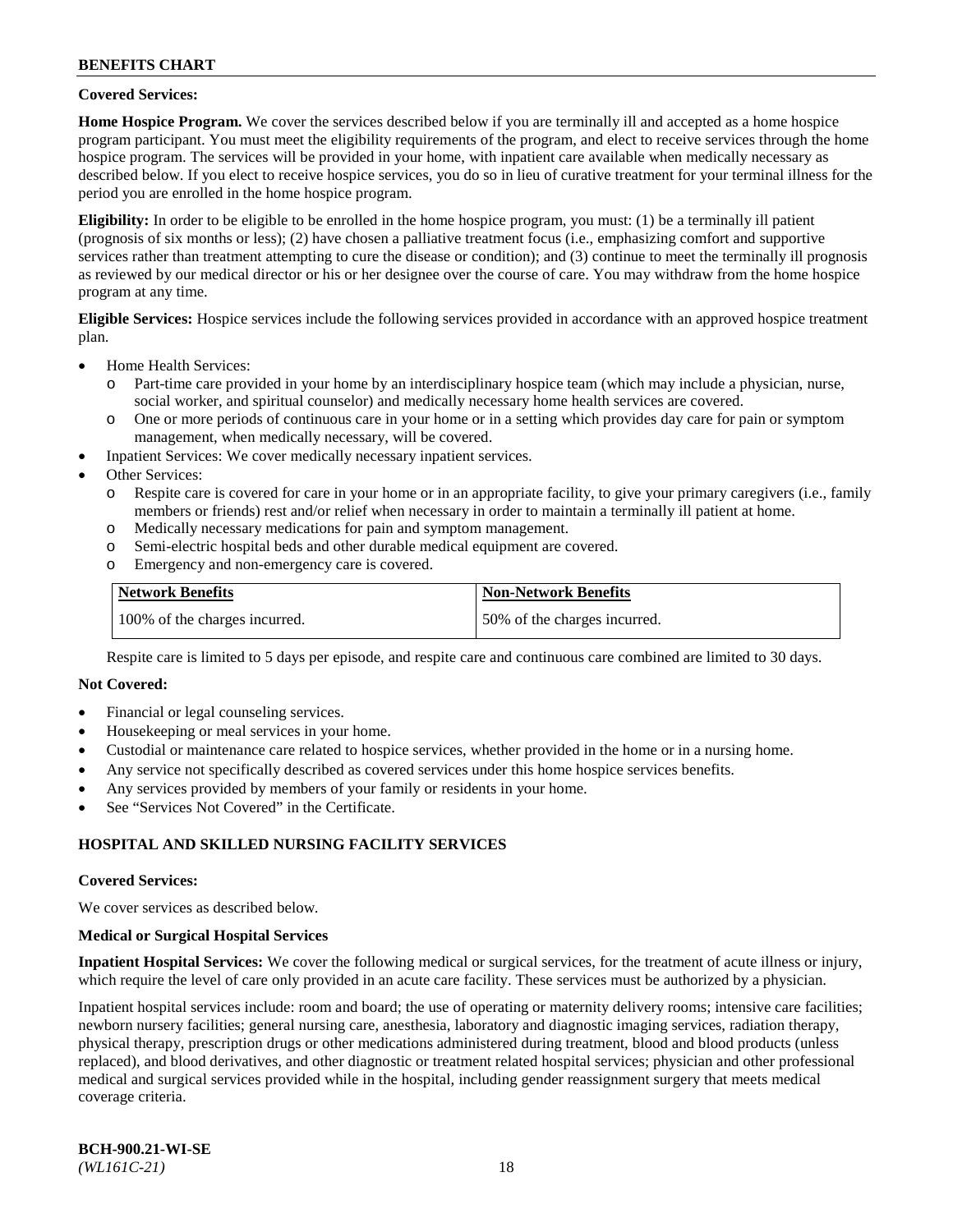We cover, following a vaginal delivery, a minimum of 48 hours of inpatient care for the mother and newborn child. We cover, following a caesarean section delivery, a minimum of 96 hours of inpatient care for the mother and newborn child.

Group health plans and health insurance issuers generally may not, under Federal law, restrict benefits for any hospital length of stay in connection with childbirth for the mother of newborn child to less than 48 hours following a vaginal delivery, or less than 96 hours following a caesarean section. However, Federal law generally does not prohibit the mother's or newborn's attending provider, after consulting with the mother, from discharging the mother or her newborn earlier than 48 hours (or 96 hours as applicable). In any case plans and issuers may not, under Federal law, require that a provider obtain authorization from the plan or the insurance issuer for prescribing a length of stay not in excess of 48 hours (or 96 hours).

| Network Benefits              | <b>Non-Network Benefits</b>  |
|-------------------------------|------------------------------|
| 100% of the charges incurred. | 50% of the charges incurred. |

Each Insured's admission or confinement, including that of a newborn child, is separate and distinct from the admission or confinement of any other Insured.

**Outpatient Hospital, Ambulatory Care or Surgical Facility Services:** We cover the following medical and surgical services, for diagnosis or treatment of illness or injury on an outpatient basis. These services must be authorized by a physician.

Outpatient services include: use of operating rooms, maternity delivery rooms or other outpatient departments, rooms or facilities; and the following outpatient services: general nursing care, anesthesia, laboratory and diagnostic imaging services, radiation therapy, physical therapy, drugs administered during treatment, blood and blood products (unless replaced), and blood derivatives, and other diagnostic or treatment related outpatient services; physician and other professional medical and surgical services provided while an outpatient, including colonoscopies (starting at age 50, or under age 50 for people at high risk of colorectal cancer), and gender reassignment surgery that meets medical coverage criteria.

For Network Benefits, non-emergent, scheduled outpatient Magnetic Resonance Imaging (MRI) and Computed Tomography (CT) must be provided at a designated facility. Your physician or facility will obtain or verify prior authorization for these services, as needed.

To see the benefit level for diagnostic imaging services, laboratory services and physical therapy, see benefits under Diagnostic Imaging Services, Laboratory Services and Physical Therapy in this Benefits Chart.

| <b>Network Benefits</b>       | <b>Non-Network Benefits</b>  |
|-------------------------------|------------------------------|
| 100% of the charges incurred. | 50% of the charges incurred. |

# **Skilled Nursing Facility Care:**

We cover room and board, daily skilled nursing and related ancillary services for post-acute treatment and rehabilitative care of illness or injury that meets medical coverage criteria. Rehabilitation services are limited to services where significant measurable progress is expected to occur within a reasonable period of time.

| <b>Network Benefits</b>                      | <b>Non-Network Benefits</b>                  |
|----------------------------------------------|----------------------------------------------|
| 100% of the charges incurred.                | 50% of the charges incurred.                 |
| Limited to a 30 day maximum per confinement. | Limited to a 30 day maximum per confinement. |

Each day of services provided under the Network Benefits and Non-Network Benefits, combined, applies toward the maximum shown above.

# **Not Covered:**

- Services for items for personal convenience, such as television rental, are not covered.
- See "Services Not Covered" in the Certificate.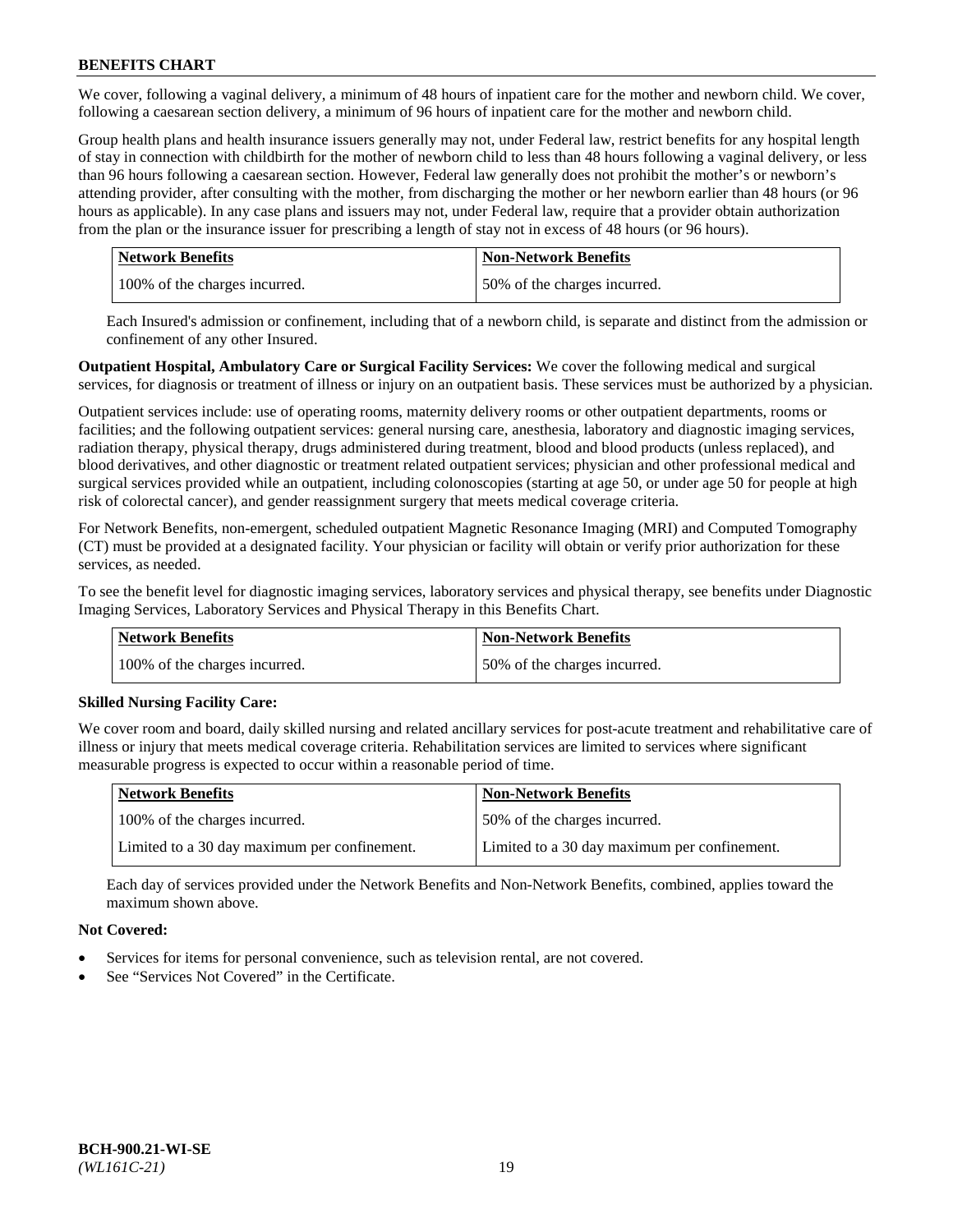# **INFERTILITY SERVICES**

# **Covered Services:**

We cover the diagnosis of infertility. These services include diagnostic procedures and tests provided in connection with an infertility evaluation, office visits and consultations to diagnose infertility.

| Network Benefits              | Non-Network Benefits         |
|-------------------------------|------------------------------|
| 100% of the charges incurred. | 50% of the charges incurred. |

Coverage is limited to office visits and consultations to diagnose infertility. Treatment is not covered.

# **Not Covered:**

- Treatment of infertility, including, but not limited to, office visits, laboratory, diagnostic imaging services, and drugs for the treatment of infertility; assisted reproduction, including, but not limited to, gamete intrafallopian tube transfer (GIFT), zygote intrafallopian tube transfer (ZIFT) intracytoplasmic sperm injection (ICSI), and/or in-vitro fertilization (IVF), and all charges associated with such procedures; reversal of sterilization; artificial insemination; and sperm, ova or embryo acquisition, retrieval or storage; however, we cover office visits and consultations to diagnose infertility.
- Services related to the establishment of surrogate pregnancy and fees for a surrogate.
- See "Services Not Covered" in the Certificate.

# **LABORATORY SERVICES**

#### **Covered Services:**

We cover laboratory tests when ordered by a provider and provided in a clinic or outpatient hospital facility. This includes blood tests to detect lead exposure in children between the ages of 6 months and 72 months.

To see the benefit level for inpatient hospital or skilled nursing facility services, see benefits under "Inpatient Hospital and Skilled Nursing Facility Services" in this Benefits Chart.

**Prostate-specific antigen (PSA) test coverage.** We cover prostate cancer screening for men 40 years of age or over who are symptomatic or in a high-risk category and for all men 50 years of age or older. Coverage includes a prostate-specific antigen blood test and a digital rectal examination.

| Network Benefits              | <b>Non-Network Benefits</b>  |
|-------------------------------|------------------------------|
| 100% of the charges incurred. | 50% of the charges incurred. |

# **All other laboratory services**

#### **Services for Illness or Injury**

| <b>Network Benefits</b>       | <b>Non-Network Benefits</b>  |
|-------------------------------|------------------------------|
| 100% of the charges incurred. | 50% of the charges incurred. |

# **Preventive Services**

Laboratory services associated with preventive services are covered at the benefit level shown in the "Preventive Services" section of this Benefits Chart.

#### **Not Covered:**

See "Services Not Covered" in the Certificate.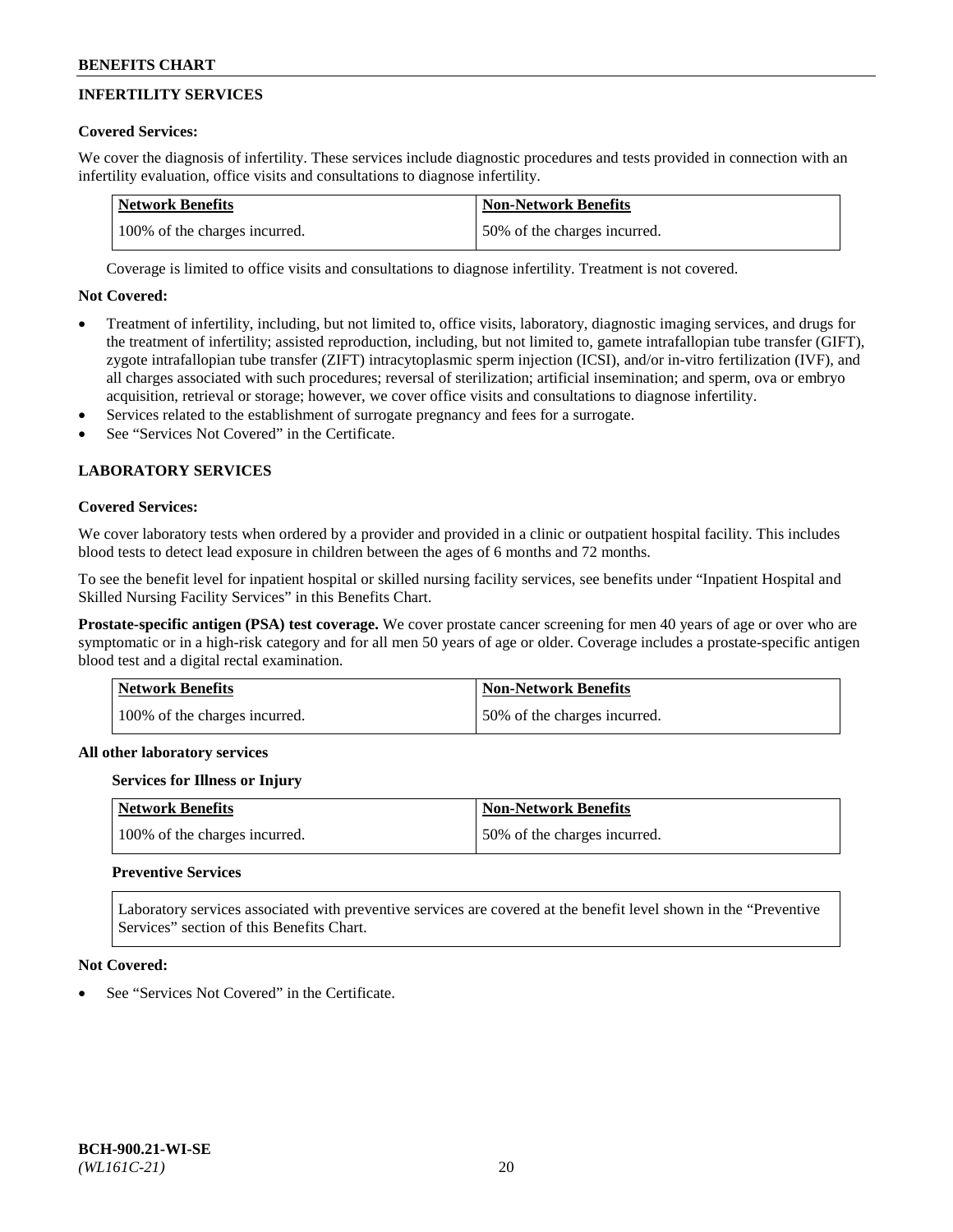# **MASTECTOMY RECONSTRUCTION BENEFIT**

## **Covered Services:**

We cover reconstruction of the breast on which the mastectomy has been performed; surgery and reconstruction of the other breast to produce symmetrical appearance, and prostheses and physical complications of all stages of mastectomy, including lymphedemas.

| <b>Network Benefits</b>                               | <b>Non-Network Benefits</b>                           |
|-------------------------------------------------------|-------------------------------------------------------|
| Coverage level is same as corresponding Network       | Coverage level is same as corresponding Non-Network   |
| Benefits, depending on type of service provided, such | Benefits, depending on type of service provided, such |
| as Office Visits for Illness or Injury, Inpatient or  | as Office Visits for Illness or Injury, Inpatient or  |
| <b>Outpatient Hospital Services.</b>                  | <b>Outpatient Hospital Services.</b>                  |

## **Not Covered:**

See "Services Not Covered" in the Certificate.

# **MEDICATION THERAPY DISEASE MANAGEMENT PROGRAM**

# **Covered Services:**

If you meet our criteria for coverage, you may qualify for our Medication Therapy Disease Management Program.

The program covers consultations with a designated Network pharmacist.

Covered services are based on established medical policies, which are subject to periodic review and modification by the medical directors. These medical policies (medical coverage criteria) are available by calling Member Services, or logging on to your "*my*HealthPartners" account at [healthpartners.com.](http://www.healthpartners.com/)

| Network Benefits                                            | <b>Non-Network Benefits</b> |
|-------------------------------------------------------------|-----------------------------|
| 100% of the charges incurred.<br>Deductible does not apply. | No coverage.                |

#### **Not Covered:**

See "Services Not Covered" in the Certificate.

# **OFFICE VISITS FOR ILLNESS OR INJURY**

#### **Covered Services:**

We cover the following when medically necessary: professional medical and surgical services and related supplies, including biofeedback, of physicians and other health care providers; blood and blood products (unless replaced) and blood derivatives.

We cover diagnosis and treatment of illness or injury to the eyes. Where contact or eye glass lenses are prescribed as medically necessary for the post-operative treatment of cataracts or for the treatment of aphakia, or keratoconus, we cover the initial evaluation, lenses and fitting. Insureds must pay for lens replacement beyond the initial pair.

# **Office Visits**

*Primary Care Providers*

| Network Benefits                                                           | <b>Non-Network Benefits</b>  |
|----------------------------------------------------------------------------|------------------------------|
| 100% of the charges incurred, subject to a<br>copayment of \$30 per visit. | 50% of the charges incurred. |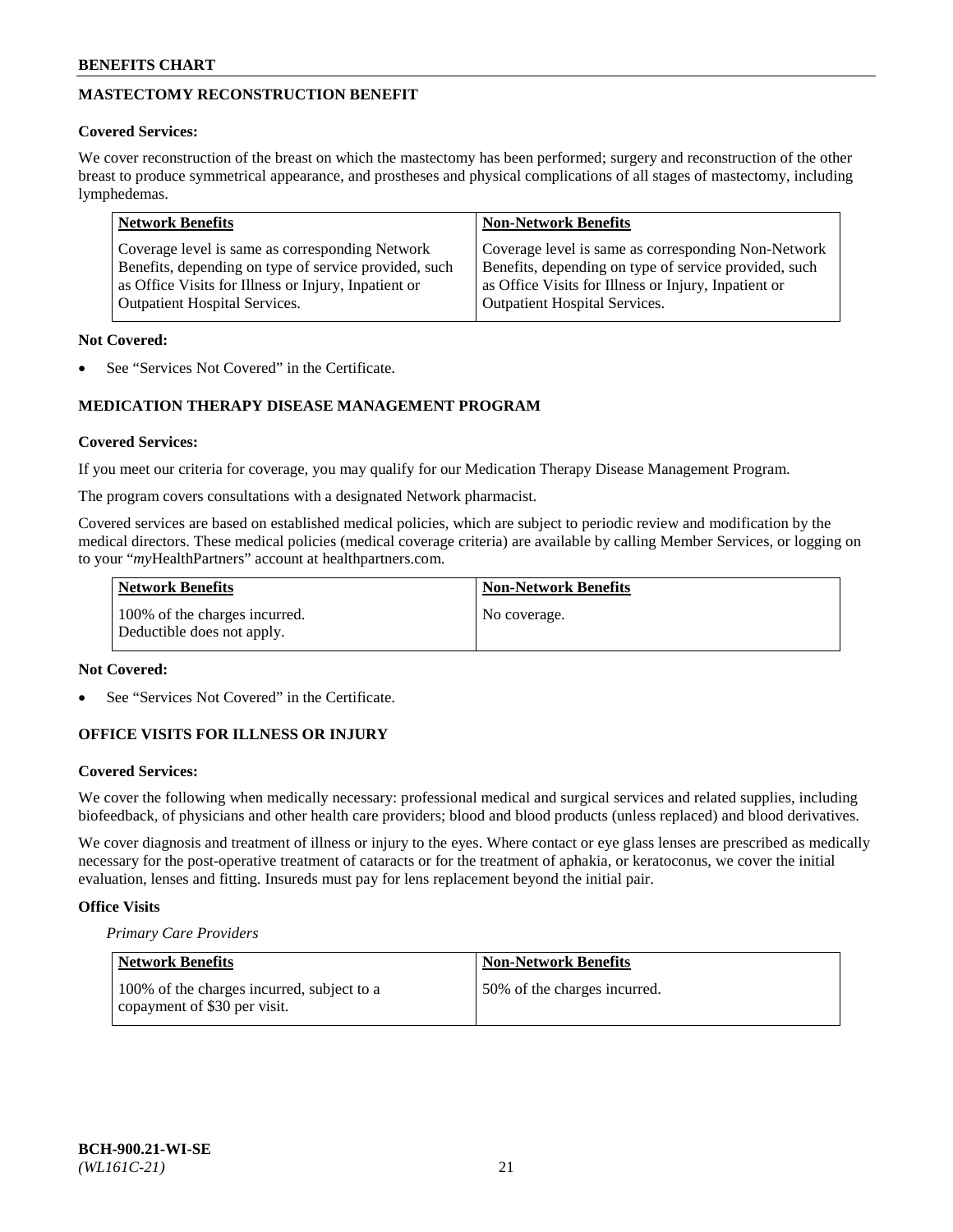*Specialty Care Providers*

| <b>Network Benefits</b>                                                    | <b>Non-Network Benefits</b>  |
|----------------------------------------------------------------------------|------------------------------|
| 100% of the charges incurred, subject to a<br>copayment of \$60 per visit. | 50% of the charges incurred. |

# **Convenience Clinics**

| Network Benefits                                                           | Non-Network Benefits         |
|----------------------------------------------------------------------------|------------------------------|
| 100% of the charges incurred, subject to a<br>copayment of \$15 per visit. | 50% of the charges incurred. |

# **Scheduled Telephone Visits**

| <b>Network Benefits</b>                                                    | <b>Non-Network Benefits</b>  |
|----------------------------------------------------------------------------|------------------------------|
| 100% of the charges incurred, subject to a<br>copayment of \$15 per visit. | 50% of the charges incurred. |

# **E-Visits**

# **Access to Online Care through virtuwell a[t virtuwell.com](https://www.virtuwell.com/)**

| <b>Network Benefits</b>       | <b>Non-Network Benefits</b> |
|-------------------------------|-----------------------------|
| 100% of the charges incurred. | Not applicable.             |

# **All Other E-Visits**

| Network Benefits                                                           | <b>Non-Network Benefits</b>  |
|----------------------------------------------------------------------------|------------------------------|
| 100% of the charges incurred, subject to a<br>copayment of \$15 per visit. | 50% of the charges incurred. |

# **Injections Administered in a Physician's Office, other than immunizations**

# **Allergy Injections**

| <b>Network Benefits</b>                                                             | <b>Non-Network Benefits</b>  |
|-------------------------------------------------------------------------------------|------------------------------|
| 100% of the charges incurred, subject to a<br>copayment of \$2 per date of service. | 50% of the charges incurred. |

# **All Other Injections**

| <b>Network Benefits</b>                                                             | <b>Non-Network Benefits</b>  |
|-------------------------------------------------------------------------------------|------------------------------|
| 100% of the charges incurred, subject to a<br>copayment of \$2 per date of service. | 50% of the charges incurred. |

# **Not Covered:**

- Court ordered treatment, except as described in this Benefits Chart. Any resulting court ordered treatment for mental health services will be subject to the Certificate's requirement for medical necessity.
- See "Services Not Covered" in the Certificate.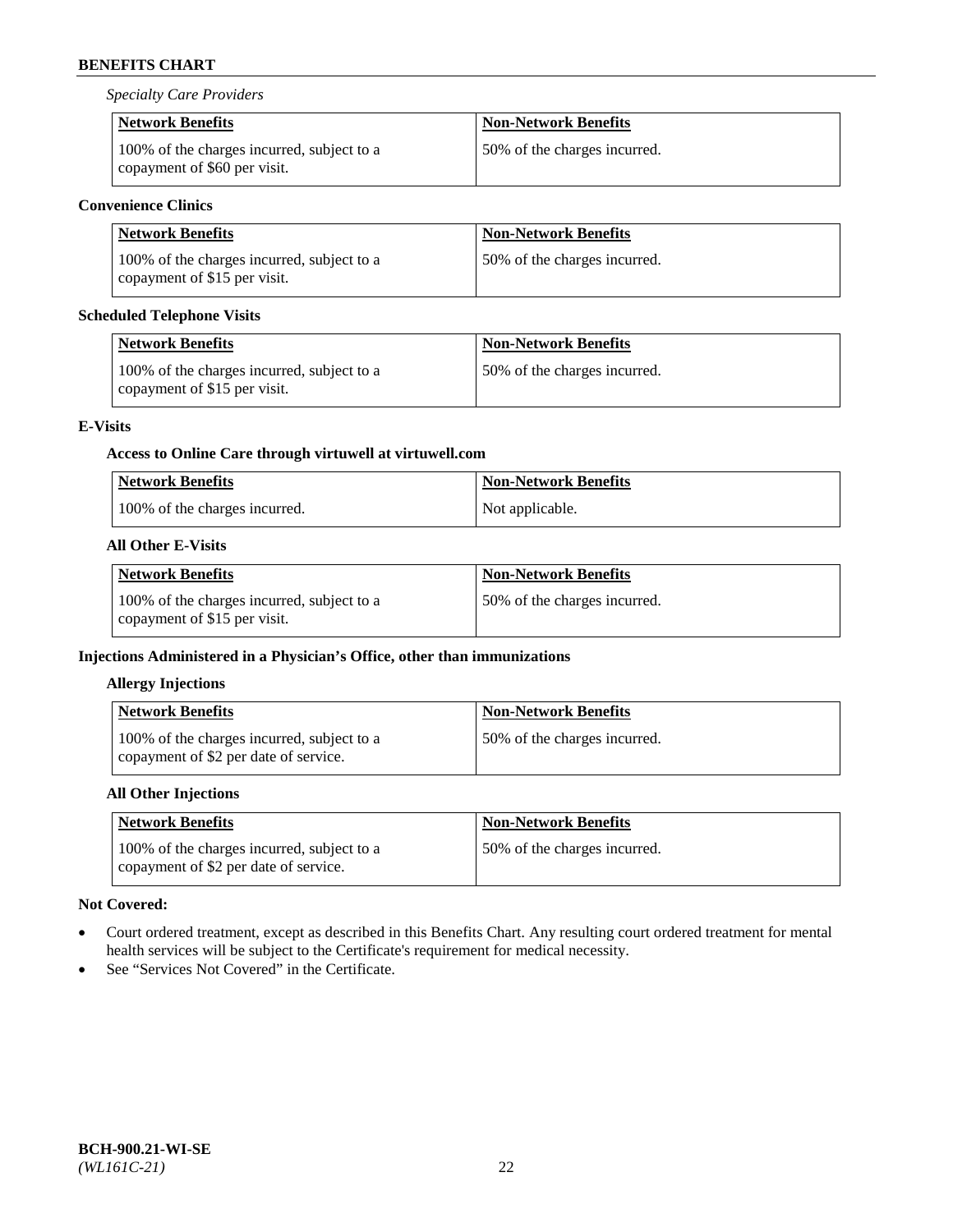# **PEDIATRIC EYEWEAR**

### **Covered Services:**

We cover pediatric eyewear for children under age 19, subject to our medical coverage criteria. Coverage under this provision will continue until the end of the month in which the child turns age 19. These medical policies (medical coverage criteria) are available by calling Member Services, or logging on to your "*my*HealthPartners" account a[t healthpartners.com.](https://www.healthpartners.com/hp/index.html)

| Network Benefits              | <b>Non-Network Benefits</b> |
|-------------------------------|-----------------------------|
| 100% of the charges incurred. | No coverage.                |

Limited to one pair of eyeglasses (lenses and frames), or one pair of contact lenses per calendar year.

#### **Not Covered:**

See "Services Not Covered" in the Certificate.

# **PHYSICAL THERAPY, OCCUPATIONAL THERAPY, SPEECH THERAPY AND OTHER SPECIFIED THERAPIES**

# **Covered Services:**

We cover the following physical therapy, occupational therapy and speech therapy services:

- Medically necessary rehabilitative care to correct the effects of illness or injury.
- Habilitative care rendered for congenital, developmental or medical conditions which have significantly limited the successful initiation of normal speech and normal motor development.

Massage therapy which is performed in conjunction with other treatment/modalities by a physical or occupational therapist is part of a prescribed treatment plan and is not billed separately is covered.

We cover services provided in a clinic. To see the benefit level for inpatient hospital or skilled nursing facility services, see benefits under "Inpatient Hospital and Skilled Nursing Facility Services".

#### **Rehabilitative Care**

| <b>Network Benefits</b>                        | <b>Non-Network Benefits</b>                   |
|------------------------------------------------|-----------------------------------------------|
| 100% of the charges incurred, subject to a     | 50% of the charges incurred.                  |
| copayment of \$60 per visit.                   | Physical, Occupational and Speech Therapy are |
| Physical, Occupational and Speech Therapy are. | limited to 20 visits each per calendar year.  |
| limited to 20 visits each per calendar year.   |                                               |

In addition to the services provided above, we cover a minimum of:

- 20 visits per calendar year for pulmonary rehabilitation therapy.
- 36 visits per calendar year for cardiac rehabilitation therapy.
- 30 visits per calendar year for post-cochlear implant aural therapy.
- 20 visits per calendar year for cognitive rehabilitation therapy.

The maximum number of visits is combined for Network Benefits and Non-Network Benefits.

#### **Habilitative Services**

| <b>Network Benefits</b>                                                                                                     | <b>Non-Network Benefits</b>                                                                                                   |
|-----------------------------------------------------------------------------------------------------------------------------|-------------------------------------------------------------------------------------------------------------------------------|
| 100% of the charges incurred, subject to a<br>copayment of \$60 per visit.<br>Physical, Occupational and Speech Therapy are | 50% of the charges incurred.<br>Physical, Occupational and Speech Therapy are<br>limited to 20 visits each per calendar year. |
| limited to 20 visits each per calendar year.                                                                                |                                                                                                                               |

The maximum number of visits is combined for Network Benefits and Non-Network Benefits.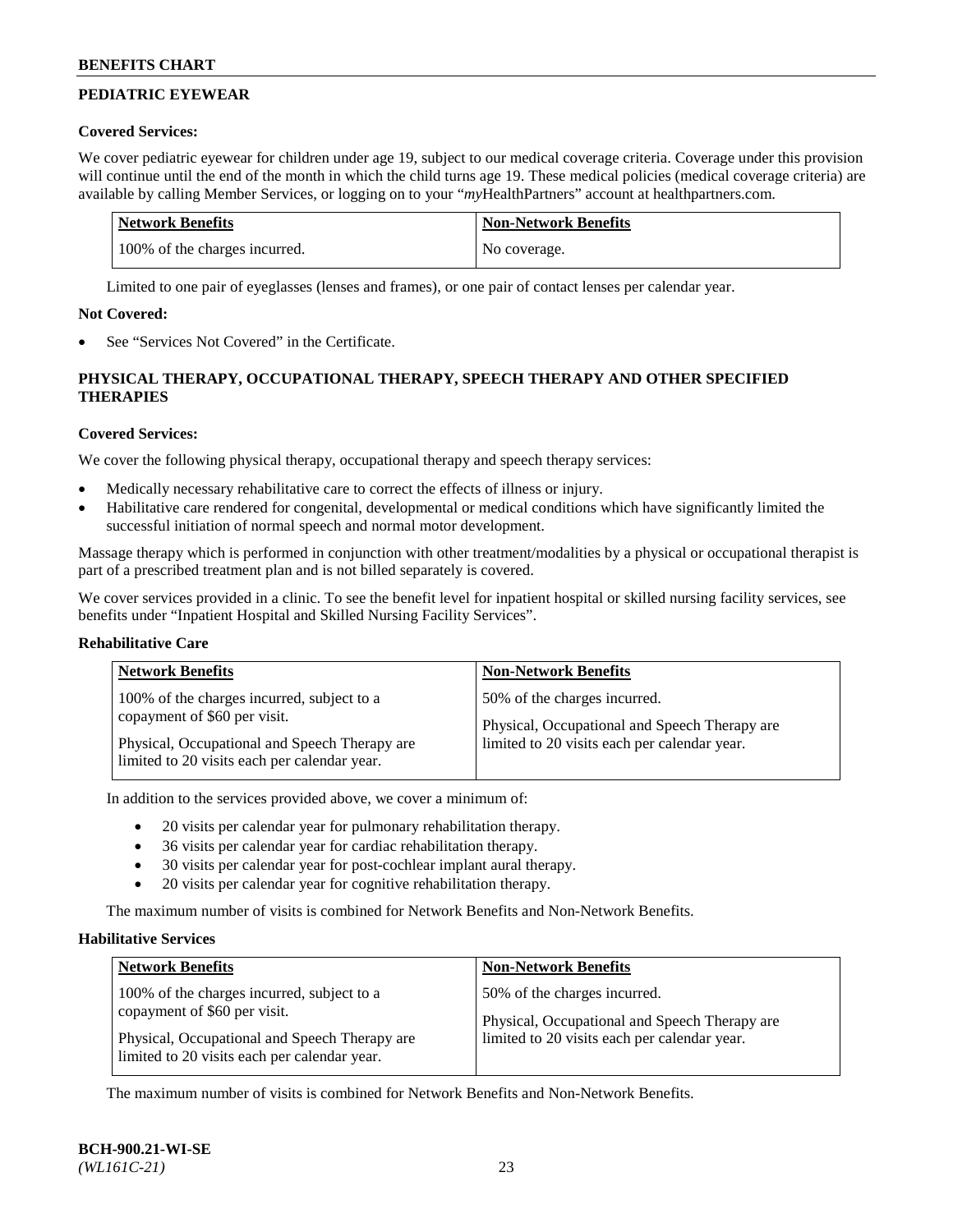# **Not Covered:**

- Massage therapy for the purpose of comfort or convenience of the Insured.
- See "Services Not Covered" in the Certificate.

# **PRESCRIPTION DRUG SERVICES**

# **Covered Services:**

We cover prescription drugs and medications that can be self-administered or are administered in a physician's office.

We will refill a prescription for eye drops covered under this Benefits Chart if the Insured requests a refill and the original prescription specified that additional quantities would be needed, providing the refill request does not exceed the quantities needed, and the following conditions are met:

- If the Insured requests a 30-day refill supply, the request must be made between 22 and 30 days of the later of (a) the original date that the prescription was distributed to the insured or (b) the date that the most recent refill was distributed to the Insured; or
- If the Insured requests a 90-day refill supply, the request must be made between 67 and 90 days of the later of (a) the original date that the prescription was distributed to the insured or (b) the date that the most recent refill was distributed to the Insured.

#### **For Network Benefits, drugs and medications must be obtained at a Network pharmacy.**

#### **Outpatient Drugs (except as specified below)**

| <b>Network Benefits</b>                                                                                                                                                                                           | <b>Non-Network Benefits</b>  |
|-------------------------------------------------------------------------------------------------------------------------------------------------------------------------------------------------------------------|------------------------------|
| 100% of the charges incurred, subject to a copayment of<br>\$5 for generic low cost formulary drugs and 100% of<br>the charges incurred, subject to a copayment of \$25 for<br>generic high cost formulary drugs. | 50% of the charges incurred. |
| Brand name formulary drugs are covered at 100% of the<br>charges incurred, subject to a copayment of \$60.                                                                                                        |                              |
| Formulary insulin is considered preventive and is not<br>subject to your deductible. In no event will your cost for<br>a formulary insulin drug exceed \$25.                                                      |                              |
| Non-formulary drugs are covered at 100% of the<br>charges incurred, subject to a copayment of \$150.                                                                                                              |                              |
| Deductible applies.                                                                                                                                                                                               |                              |

**Oral chemotherapy drugs** are included on the Specialty Drug List. However, you pay the applicable outpatient drug copayment. As required by Wisconsin law, your maximum copayment will not be more than \$100 per prescription for a 31-day supply.

#### **Mail Order Drugs**

| <b>Network Benefits</b>                                                                                                                                                                                                    | <b>Non-Network Benefits</b>           |
|----------------------------------------------------------------------------------------------------------------------------------------------------------------------------------------------------------------------------|---------------------------------------|
| For your convenience, you may also get up to a 93-day<br>supply of outpatient prescription drugs that can be self-<br>administered through the designated mail order service.                                              | See Network Mail Order Drugs Benefit. |
| New prescriptions to treat certain chronic conditions<br>and trial drugs will be limited to quantity limits<br>described at the end of this section. You will have to<br>pay one copayment for your initial 31-day supply. |                                       |
| Specialty Drugs are not available through the mail order<br>service.                                                                                                                                                       |                                       |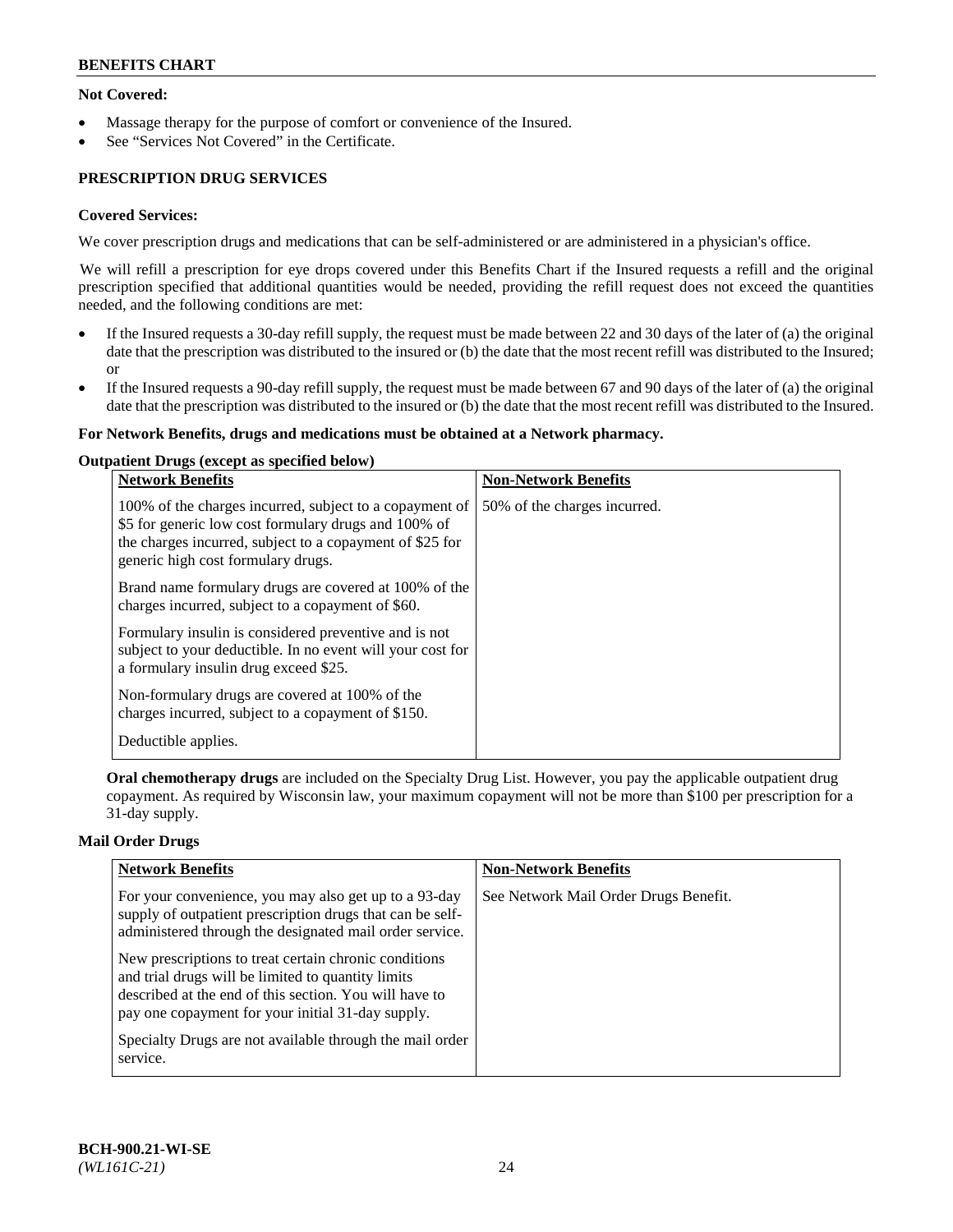# **Tobacco Cessation Drugs are covered for all FDA approved tobacco cessation drugs**

| <b>Network Benefits</b>                                     | <b>Non-Network Benefits</b>  |
|-------------------------------------------------------------|------------------------------|
| 100% of the charges incurred.<br>Deductible does not apply. | 50% of the charges incurred. |

#### **Contraceptive Drugs**

| <b>Network Benefits</b>                                                                                                                                         | <b>Non-Network Benefits</b>  |
|-----------------------------------------------------------------------------------------------------------------------------------------------------------------|------------------------------|
| 100% of the charges incurred for formulary drugs.<br>Deductible does not apply.                                                                                 | 50% of the charges incurred. |
| If a physician requests that a non-formulary<br>contraceptive drug be dispensed as written, the drug<br>will be covered at 100%, not subject to the deductible. |                              |

#### **Specialty Drugs which are Self-Administered**

| <b>Network Benefits</b>                                                                                              | <b>Non-Network Benefits</b> |
|----------------------------------------------------------------------------------------------------------------------|-----------------------------|
| 80% of the charges incurred.                                                                                         | No coverage.                |
| Specialty Drugs are limited to drugs on the Specialty<br>Drug List and must be obtained from a designated<br>vendor. |                             |

**Oral chemotherapy drugs** are included on the Specialty Drug List. However, you pay the applicable outpatient drug copayment. As required by Wisconsin law, your maximum copayment will not be more than \$100 per prescription for a 31-day supply.

#### **Limitations:**

- Certain drugs may require prior authorization as indicated on the formulary. HealthPartners may require prior authorization for the drug and also the site where the drug will be provided. Certain drugs are subject to our utilization review process and quantity limits.
- Certain non-formulary drugs require prior authorization. In addition, certain drugs may be subject to any quantity limits applied as part of our trial program.
- If an Insured requests a brand name drug when there is a generic equivalent, the brand name drug will be covered up to the charge that would apply to the generic drug, minus any required copayment. If a physician requests that a brand name drug be dispensed as written, the drug will be paid at the non-formulary benefit.
- We may require insureds to try over-the-counter (OTC) drug alternatives before approving more costly formulary prescription drugs.
- Unless otherwise specified in the Prescription Drug Services" section, you may receive up to a 31-day supply per prescription.
- A 93-day supply will be covered and dispensed only at pharmacies that participate in our extended day supply program.
- New prescriptions to treat certain chronic conditions are limited to a 31-day supply.
- No more than a 31-day supply of specialty drugs will be covered and dispensed at a time unless it's a manufacturer supplied drug that cannot be split that supplies the member with more than a 31-day supply.
- If a copayment is required, you must pay one copayment for each 31-day supply, or portion thereof. **Not Covered:**
- Replacement of prescription drugs, medications, equipment and supplies due to loss, damage or theft.
- Nonprescription (over-the-counter) drugs or medications, including, but not limited to, vitamins, supplements, homeopathic remedies, and non-FDA approved drugs, unless listed on the formulary and prescribed by a physician or legally authorized health care provider under applicable state and federal law. This exclusion does not include over-thecounter contraceptives for women as allowed under the Affordable Care Act when the Insured obtains a prescription for the item. In addition, if the Insured obtains a prescription, this exclusion does not include aspirin to prevent cardiovascular disease for men and women of certain ages; folic acid supplements for women who may become pregnant; fluoride chemoprevention supplements for children without fluoride in their water source; and iron supplements for children age 6-12 who are at risk for anemia.
- All drugs for the treatment of sexual dysfunction.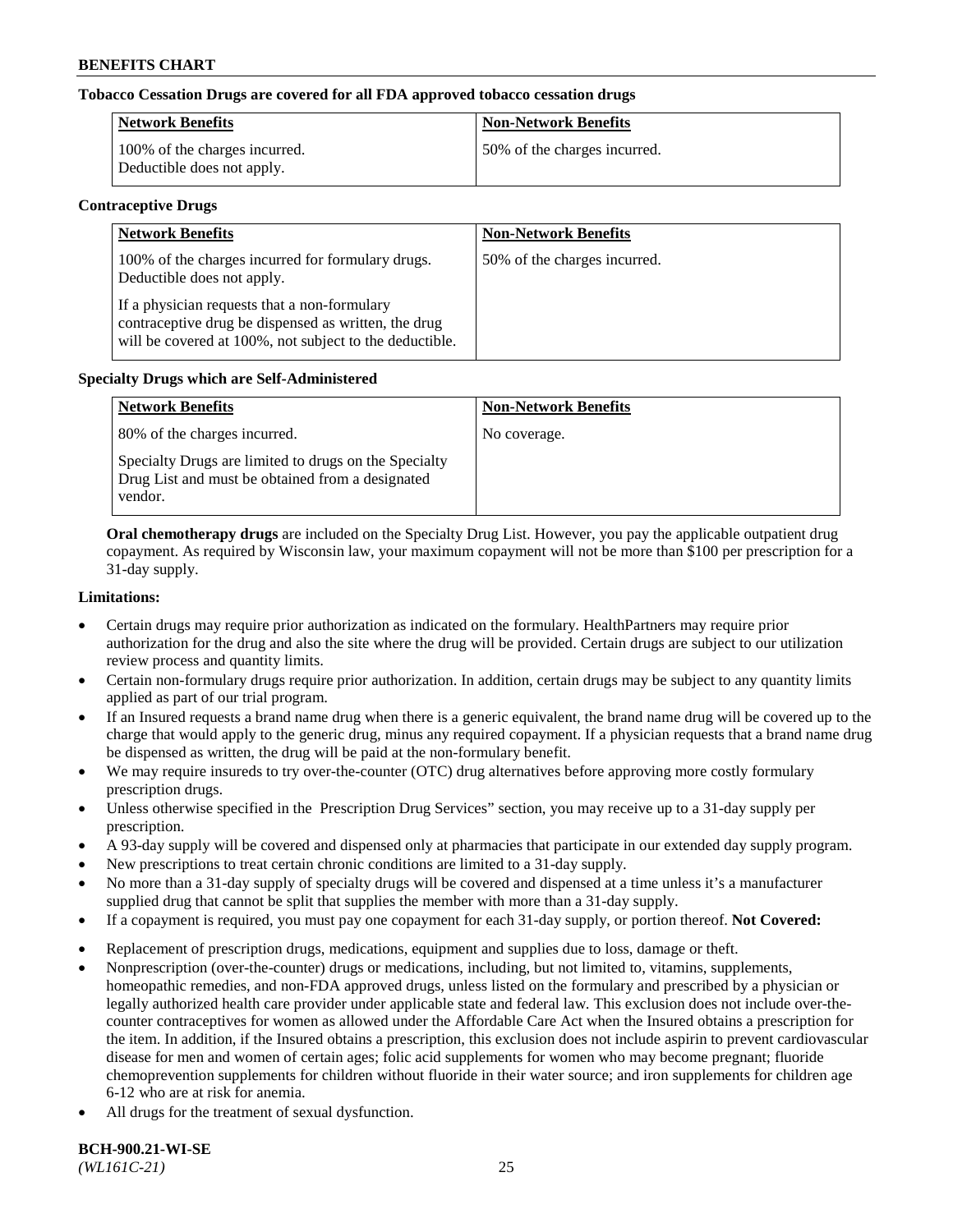- All drugs for the treatment of growth deficiency.
- All drugs for the treatment of infertility.
- Medical cannabis.
- Drugs on the Excluded Drug List. The Excluded Drug List includes select drugs within a therapy class that are not eligible for coverage. This includes drugs that may be excluded for certain indications. The Excluded Drug List is available at [healthpartners.com.](http://www.healthpartners.com/)
- Drugs that are newly approved by the FDA until they are reviewed and approved by HealthPartners Pharmacy and Therapeutics Committee.
- Medical devices approved by the FDA will not be covered under the Prescription Drug Services section unless they are on our formulary. Covered medical devices are generally submitted and reimbursed under your medical benefits.
- See "Services Not Covered" in the Certificate.

# **PREVENTIVE SERVICES**

# **Applicable Definitions:**

**Routine Preventive Services** are routine health care services that include screenings, check-ups and counseling to prevent illness, disease or other health problems before symptoms occur.

**Diagnostic Services** are services to help a provider understand your symptoms, diagnose illness and decide what treatment may be needed. They may be the same services that are listed as preventive services, but they are being used as diagnostic services. Your provider will determine if these services are preventive or diagnostic. These services are not preventive if received as part of a visit to diagnose, manage or maintain an acute or chronic medical condition, illness or injury. When that occurs, unless otherwise indicated below, standard deductibles, copayments or coinsurance apply.

# **Covered Services:**

We cover preventive services that meet any of the requirements under the Affordable Care Act (ACA) shown in the bulleted items below. These preventive services are covered at 100% under the Network Benefits with no deductible, copayments or coinsurance. (If a preventive service is not required by the ACA and it is covered at a lower benefit level, it will be specified below.) Preventive benefits mandated under the ACA are subject to periodic review and modification. Changes would be effective in accordance with the federal rules. Preventive services mandated by the ACA include:

- Evidence-based items or services that have in effect a rating of A or B in the current recommendations of the United States Preventive Services Task Force with respect to the individual;
- Immunizations for routine use in children, adolescents, and adults that have in effect a recommendation from the Advisory Committee on Immunization Practices of the Centers for Disease Control and Prevention with respect to the individual;
- With respect to infants, children, and adolescents, evidence-informed preventive care and screenings provided for in comprehensive guidelines supported by the Health Resources and Services Administration; and
- With respect to women, preventive care and screenings provided for in comprehensive guidelines supported by the Health Resources and Services Administration.

Covered services are based on established medical policies, which are subject to periodic review and modification by the medical or dental directors. These medical policies (medical coverage criteria) are available by calling Member Services, or logging on to your "*my*HealthPartners" account at [healthpartners.com.](https://www.healthpartners.com/hp/index.html)

# **ACA and state mandated preventive services are covered as follows:**

**Routine Health Exams and Periodic Health Assessments.** A physician or health care provider will counsel you as to how often health assessments are needed based on age, sex and health status. This includes screening and counseling for tobacco cessation and all FDA approved tobacco cessation medications including over-the-counter drugs (as shown in the Prescription Drug Services section).

| <b>Network Benefits</b>                                     | <b>Non-Network Benefits</b>  |
|-------------------------------------------------------------|------------------------------|
| 100% of the charges incurred.<br>Deductible does not apply. | 50% of the charges incurred. |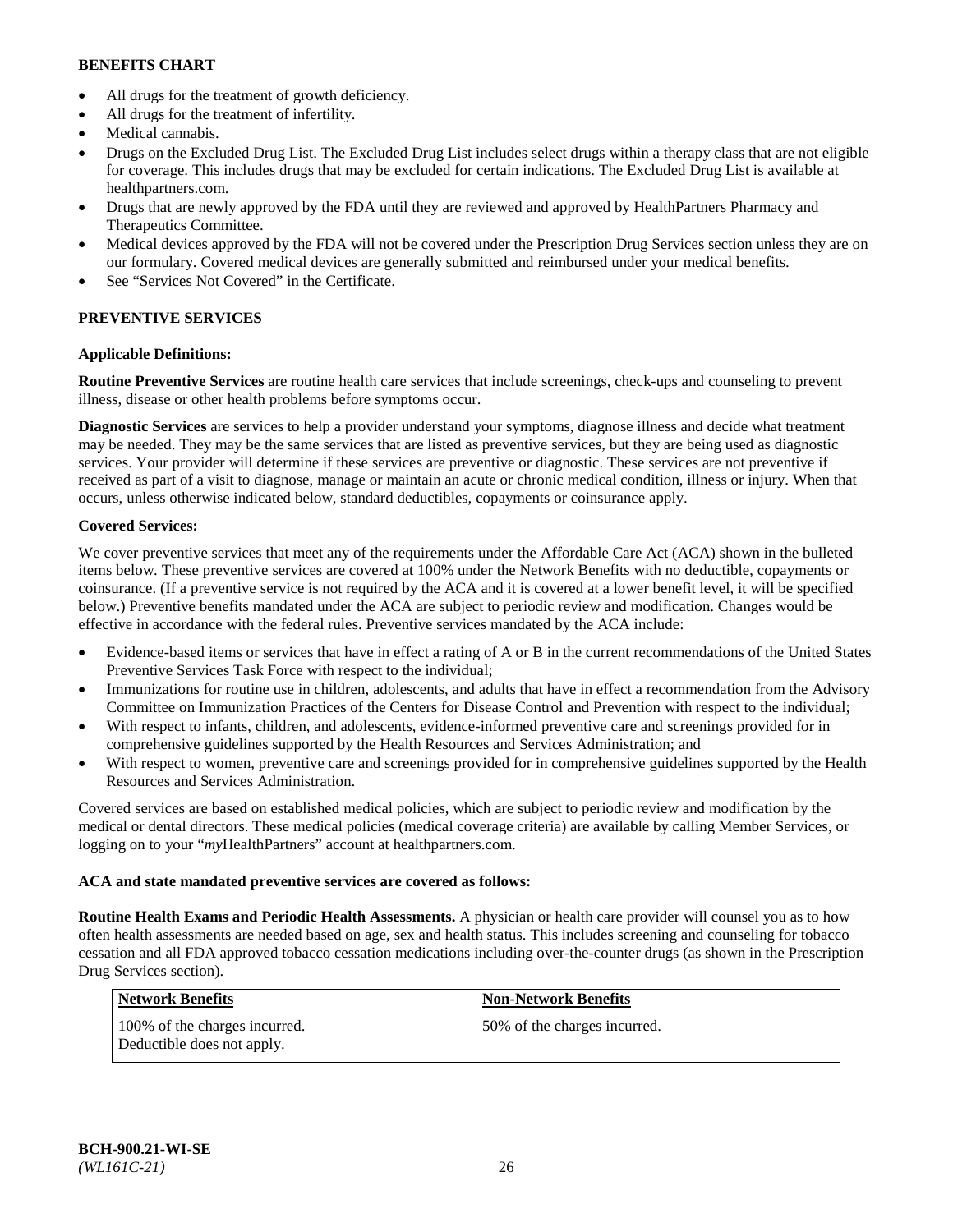**Child Health Supervision Services.** This includes pediatric preventive services such as newborn screenings, appropriate immunizations, developmental assessments and laboratory services appropriate to the age of the child from birth to 72 months and appropriate immunizations to age 18.

| <b>Network Benefits</b>                                     | <b>Non-Network Benefits</b>  |
|-------------------------------------------------------------|------------------------------|
| 100% of the charges incurred.<br>Deductible does not apply. | 50% of the charges incurred. |

### **Routine Prenatal Care and Exams**

| Network Benefits                                            | <b>Non-Network Benefits</b>  |
|-------------------------------------------------------------|------------------------------|
| 100% of the charges incurred.<br>Deductible does not apply. | 50% of the charges incurred. |

**Routine Postnatal Care.** This includes health exams, assessments, education and counseling relating to the period immediately after childbirth.

| Network Benefits                                            | <b>Non-Network Benefits</b>  |
|-------------------------------------------------------------|------------------------------|
| 100% of the charges incurred.<br>Deductible does not apply. | 50% of the charges incurred. |

**Routine Screening Procedures for Cancer.** This includes colorectal screening starting at age 50 and under age 50 for people at high risk of colorectal cancer. This also includes cancer screenings recommended by the USPSTF with an A or B rating. Women's preventive health services below describe additional routine screening procedures for cancer.

| <b>Network Benefits</b>                                     | <b>Non-Network Benefits</b>   |
|-------------------------------------------------------------|-------------------------------|
| 100% of the charges incurred.<br>Deductible does not apply. | 150% of the charges incurred. |

**Professional Voluntary Family Planning Services.** This includes services to prevent or delay a pregnancy, including counseling and education. Services must be provided by a licensed provider.

| <b>Network Benefits</b>                                     | <b>Non-Network Benefits</b>  |
|-------------------------------------------------------------|------------------------------|
| 100% of the charges incurred.<br>Deductible does not apply. | 50% of the charges incurred. |

#### **Adult Immunizations**

| Network Benefits                                            | <b>Non-Network Benefits</b>   |
|-------------------------------------------------------------|-------------------------------|
| 100% of the charges incurred.<br>Deductible does not apply. | 150% of the charges incurred. |

**Women's Preventive Health Services.** This includes mammograms, screenings for cervical cancer (pap smears), breast pumps, human papillomavirus (HPV) testing, counseling for sexually transmitted infections, counseling and screening for human immunodeficiency virus (HIV), and all FDA approved contraceptive methods as prescribed by a doctor, sterilization procedures, education and counseling (see the Prescription Drug Services section for coverage of oral contraceptive drugs). We also provide genetic screening for BRCA if someone in your family has the gene or you have a diagnosis of cancer.

The U.S. Preventive Services Task Force (USPSTF) recommends screening mammography, with or without clinical breast examination (CBE), every 1-2 years for women aged 40 and older. For women age 50 and older, we cover an annual mammogram.

| <b>Network Benefits</b>                                     | <b>Non-Network Benefits</b>  |
|-------------------------------------------------------------|------------------------------|
| 100% of the charges incurred.<br>Deductible does not apply. | 50% of the charges incurred. |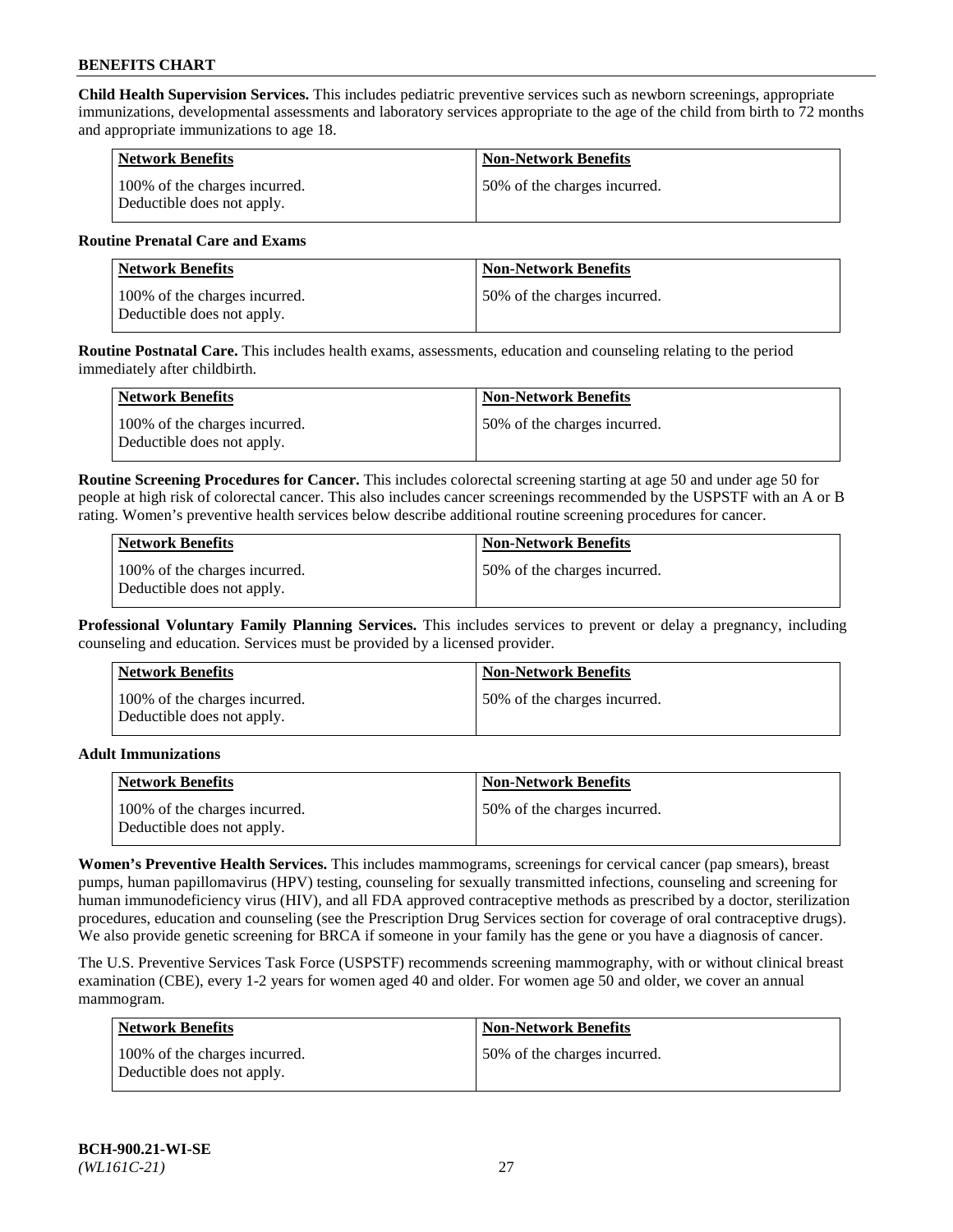**Obesity Screening and Management.** We cover obesity screening and counseling for all ages during a routine preventive care exam. If you are age 18 or older and have a body mass index of 30 or more, we also cover intensive obesity management to help you lose weight. Your primary care doctor can coordinate these services.

| <b>Network Benefits</b>                                     | <b>Non-Network Benefits</b>  |
|-------------------------------------------------------------|------------------------------|
| 100% of the charges incurred.<br>Deductible does not apply. | 50% of the charges incurred. |

**Preventive Medications.** We cover preventive medications currently recommended by USPSTF with an A or B rating if they are prescribed by your medical provider and they are listed on our formulary. Preventive medications are subject to periodic review and modification. Changes would be effective in accordance with the federal rules and reflected in our current medical coverage criteria for preventive care services.

| <b>Network Benefits</b>                                     | <b>Non-Network Benefits</b>  |
|-------------------------------------------------------------|------------------------------|
| 100% of the charges incurred.<br>Deductible does not apply. | 50% of the charges incurred. |

### **In addition to any ACA or state mandated preventive services referenced above, we cover the following eligible services:**

# **Routine Eye and Hearing Exams**

| <b>Network Benefits</b>                                     | <b>Non-Network Benefits</b>  |
|-------------------------------------------------------------|------------------------------|
| 100% of the charges incurred.<br>Deductible does not apply. | 50% of the charges incurred. |

**Ovarian Cancer Surveillance Test for Women who are at Risk.** "At risk for ovarian cancer" means (1) having a family history that includes any of the following: one or more first-degree or second-degree relatives with ovarian cancer, clusters of female relatives with breast cancer or nonpolyposis colorectal cancer; or (2) testing positive for BRCA1 or BRCA2 mutations. "Surveillance test for ovarian cancer" means annual screening using CA-125 serum tumor marker testing, transvaginal ultrasound, pelvic examination or other proven ovarian screening tests currently being evaluated by the federal Food and Drug Administration or by the National Cancer Institute.

| <b>Network Benefits</b>                               | <b>Non-Network Benefits</b>                           |
|-------------------------------------------------------|-------------------------------------------------------|
| Coverage level is same as corresponding Network       | Coverage level is same as corresponding Non-Network   |
| Benefits, depending on type of service provided, such | Benefits, depending on type of service provided, such |
| as Diagnostic Imaging Services, Laboratory Services   | as Diagnostic Imaging Services, Laboratory Services   |
| or Office Visits for Illness or Injury, or Preventive | or Office Visits for Illness or Injury, or Preventive |
| Services.                                             | Services.                                             |

# **Limitations:**

• Services are not preventive if received as part of a visit to diagnose, manage or maintain an acute or chronic medical condition, illness or injury. When that occurs, unless otherwise indicated above, standard deductibles, copayments or coinsurance apply.

# **Not Covered:**

See "Services Not Covered" in the Certificate.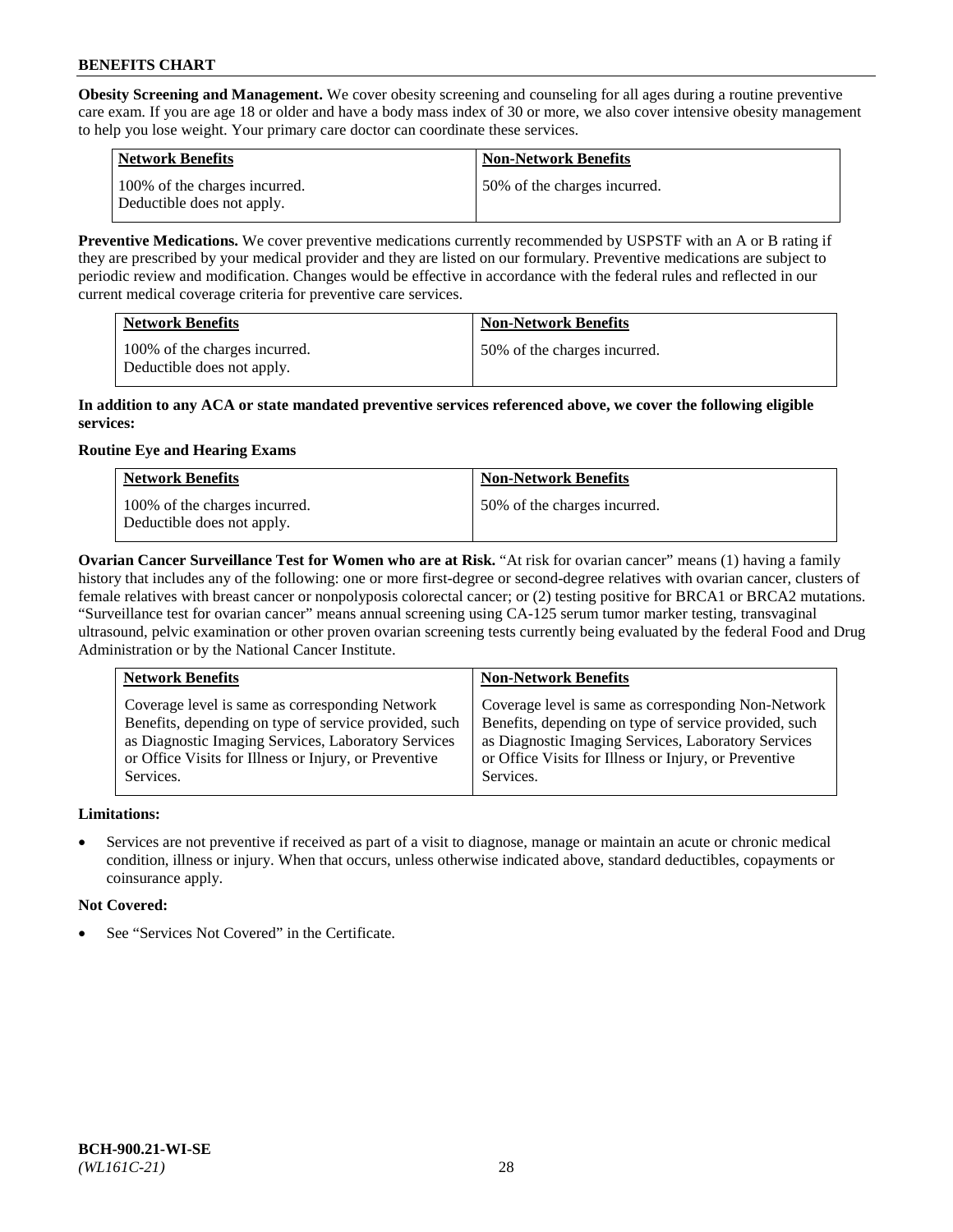# **TRANSPLANT SERVICES**

#### **Applicable Definitions:**

**Autologous.** This is when the source of cells is from the individual's own marrow or stem cells.

**Allogeneic.** This is when the source of cells is from a related or unrelated donor's marrow or stem cells.

**Allogeneic Bone Marrow Transplant.** This is when the bone marrow is harvested from the related or unrelated donor and stored. The patient undergoes treatment which includes tumor ablation with high-dose chemotherapy and/or radiation. The bone marrow is reinfused (transplanted).

**Autologous Bone Marrow Transplant.** This is when the bone marrow is harvested from the individual and stored. The patient undergoes treatment which includes tumor ablation with high-dose chemotherapy and/or radiation. The bone marrow is reinfused (transplanted).

**Autologous/Allogeneic Stem Cell Support.** This is a treatment process that includes stem cell harvest from either bone marrow or peripheral blood, tumor ablation with high-dose chemotherapy and/or radiation, stem cell reinfusion, and related care. Autologous/allogeneic bone marrow transplantation and high dose chemotherapy with peripheral stem cell rescue/support are considered to be autologous/allogeneic stem cell support.

**Designated Transplant Center.** This is any health care provider, group or association of health care providers designated by us to provide services, supplies or drugs for specified transplants for our Insureds.

**Transplant Services.** This is transplantation (including retransplants) of the human organs or tissue listed below, including all related post-surgical treatment, follow-up care and drugs and multiple transplants for a related cause. Transplant services do not include other organ or tissue transplants or surgical implantation of mechanical devices functioning as a human organ, except surgical implantation of an FDA approved Ventricular Assist Device (VAD) or total artificial heart, functioning as a temporary bridge to heart transplantation.

Prior authorization is required prior to consultation to support coordination of care and benefits.

#### **Covered Services:**

We cover eligible transplant services (as defined above) while you are covered under the Certificate. Transplants that will be considered for coverage are limited to the following:

- Kidney transplants for end-stage disease.
- Cornea transplants for end-stage disease.
- Heart transplants for end-stage disease.
- Lung transplants or heart/lung transplants for: (1) primary pulmonary hypertension; (2) Eisenmenger's syndrome; (3) endstage pulmonary fibrosis; (4) alpha 1 antitrypsin disease; (5) cystic fibrosis; and (6) emphysema.
- Liver transplants for: (1) biliary atresia in children; (2) primary biliary cirrhosis; (3) post-acute viral infection (including hepatitis A, hepatitis B antigen e negative and hepatitis C) causing acute atrophy or post-necrotic cirrhosis; (4) primary sclerosing cholangitis; (5) alcoholic cirrhosis; and (6) hepatocellular carcinoma.
- Allogeneic bone marrow transplants or peripheral stem cell support associated with high dose chemotherapy for: (1) acute myelogenous leukemia; (2) acute lymphocytic leukemia; (3) chronic myelogenous leukemia; (4) severe combined immunodeficiency disease; (5) Wiskott-Aldrich syndrome; (6) aplastic anemia; (7) sickle cell anemia; (8) non-relapsed or relapsed non-Hodgkin's lymphoma; (9) multiple myeloma; and (10) testicular cancer.
- Autologous bone marrow transplants or peripheral stem cell support associated with high-dose chemotherapy for: (1) acute leukemias; (2) non-Hodgkin's lymphoma; (3) Hodgkin's disease; (4) Burkitt's lymphoma; (5) neuroblastoma; (6) multiple myeloma; (7) chronic myelogenous leukemia; and (8) non-relapsed non-Hodgkin's lymphoma.
- Pancreas transplants for simultaneous pancreas-kidney transplants for diabetes, pancreas after kidney, living related segmental simultaneous pancreas kidney transplantation and pancreas transplant alone.

To receive Network Benefits, charges for transplant services must be incurred at a Designated Transplant Center.

The transplant-related treatment provided, including expenses incurred for directly related donor services, shall be subject to and in accordance with the provisions, limitations, maximums and other terms of the Certificate.

Medical and hospital expenses of the donor are covered only when the recipient is an Insured and the transplant and directly related donor expenses have been prior authorized for coverage. Treatment of medical complications that may occur to the donor are not covered. Donors are not considered Insureds, and are therefore not eligible for the rights afforded to Insureds under the Certificate.